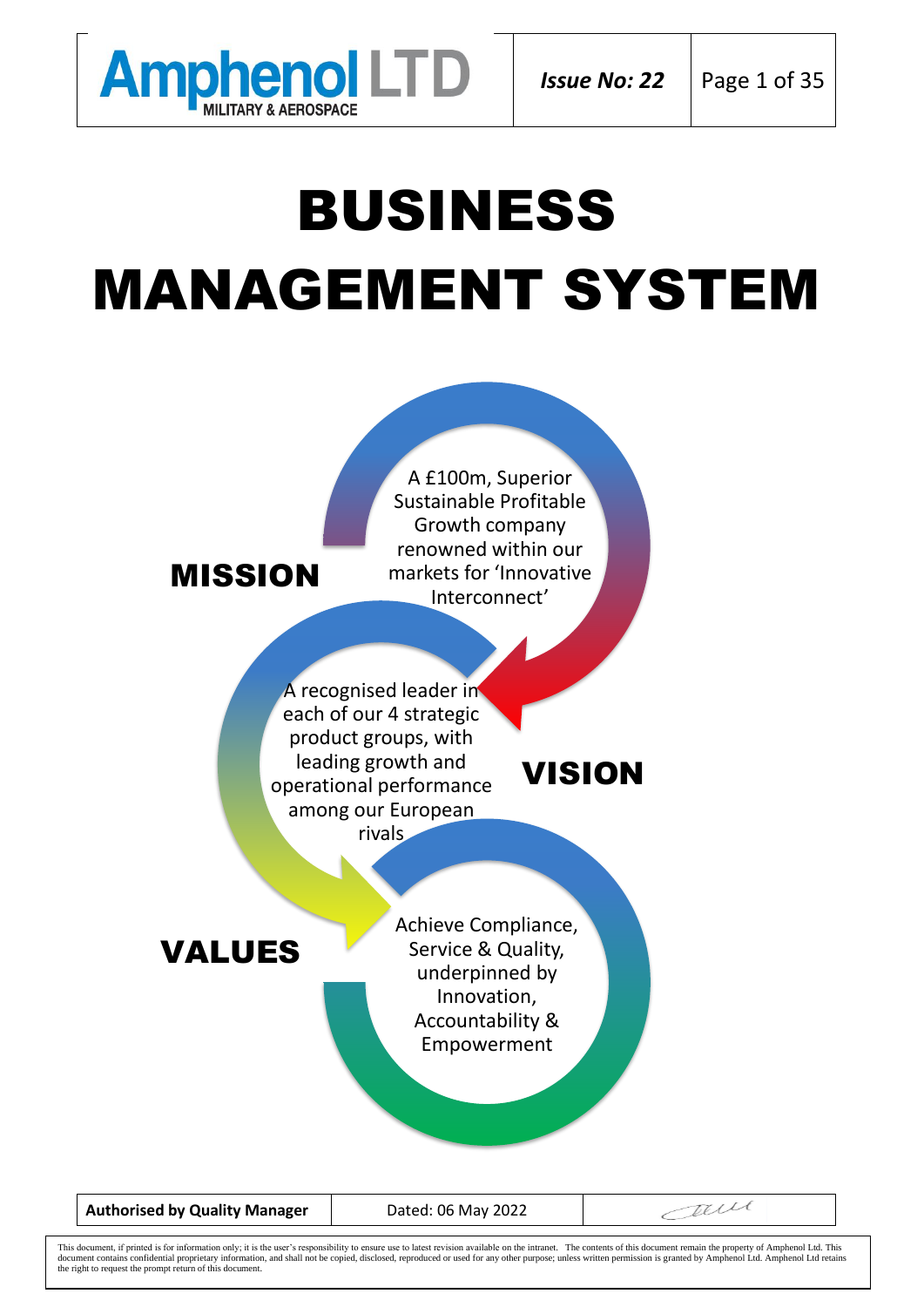

#### **Table of Contents**

| 1.  |              |  |  |  |  |  |
|-----|--------------|--|--|--|--|--|
| 2.  |              |  |  |  |  |  |
| 3.  |              |  |  |  |  |  |
| 4.  |              |  |  |  |  |  |
|     |              |  |  |  |  |  |
|     | 4.1<br>4.2   |  |  |  |  |  |
|     | 4.3          |  |  |  |  |  |
|     | 4.4          |  |  |  |  |  |
| 5.  |              |  |  |  |  |  |
|     |              |  |  |  |  |  |
|     | 5.1          |  |  |  |  |  |
|     | 5.1.1        |  |  |  |  |  |
|     | 5.1.2<br>5.2 |  |  |  |  |  |
|     | 5.3          |  |  |  |  |  |
|     |              |  |  |  |  |  |
| 6.  |              |  |  |  |  |  |
|     | 6.1          |  |  |  |  |  |
|     | 6.2          |  |  |  |  |  |
|     | 6.3          |  |  |  |  |  |
| 7.  |              |  |  |  |  |  |
|     | 7.1          |  |  |  |  |  |
|     | 7.1.1        |  |  |  |  |  |
|     | 7.2          |  |  |  |  |  |
|     | 7.3          |  |  |  |  |  |
|     | 7.4          |  |  |  |  |  |
|     | 7.5          |  |  |  |  |  |
| 8.  |              |  |  |  |  |  |
|     |              |  |  |  |  |  |
|     |              |  |  |  |  |  |
|     |              |  |  |  |  |  |
|     |              |  |  |  |  |  |
|     |              |  |  |  |  |  |
|     |              |  |  |  |  |  |
|     |              |  |  |  |  |  |
|     |              |  |  |  |  |  |
|     |              |  |  |  |  |  |
|     |              |  |  |  |  |  |
|     | 8.3          |  |  |  |  |  |
|     | 8.4          |  |  |  |  |  |
|     | 8.5          |  |  |  |  |  |
|     | 8.5.1        |  |  |  |  |  |
|     | 8.5.2        |  |  |  |  |  |
|     | 8.5.3        |  |  |  |  |  |
|     | 8.5.4        |  |  |  |  |  |
|     | 8.5.5        |  |  |  |  |  |
|     | 8.5.6<br>8.6 |  |  |  |  |  |
|     | 8.7          |  |  |  |  |  |
| 9.  |              |  |  |  |  |  |
|     |              |  |  |  |  |  |
|     | 9.1          |  |  |  |  |  |
|     | 9.1.2        |  |  |  |  |  |
|     | 9.2<br>9.3   |  |  |  |  |  |
|     |              |  |  |  |  |  |
| 10. |              |  |  |  |  |  |
|     | 10.1         |  |  |  |  |  |
|     | 10.2         |  |  |  |  |  |
|     | 10.3         |  |  |  |  |  |
|     |              |  |  |  |  |  |

This document, if printed is for information only; it is the user's responsibility to ensure use to latest revision available on the intranet. The contents of this document centain the property of Amphenol Ltd. This docume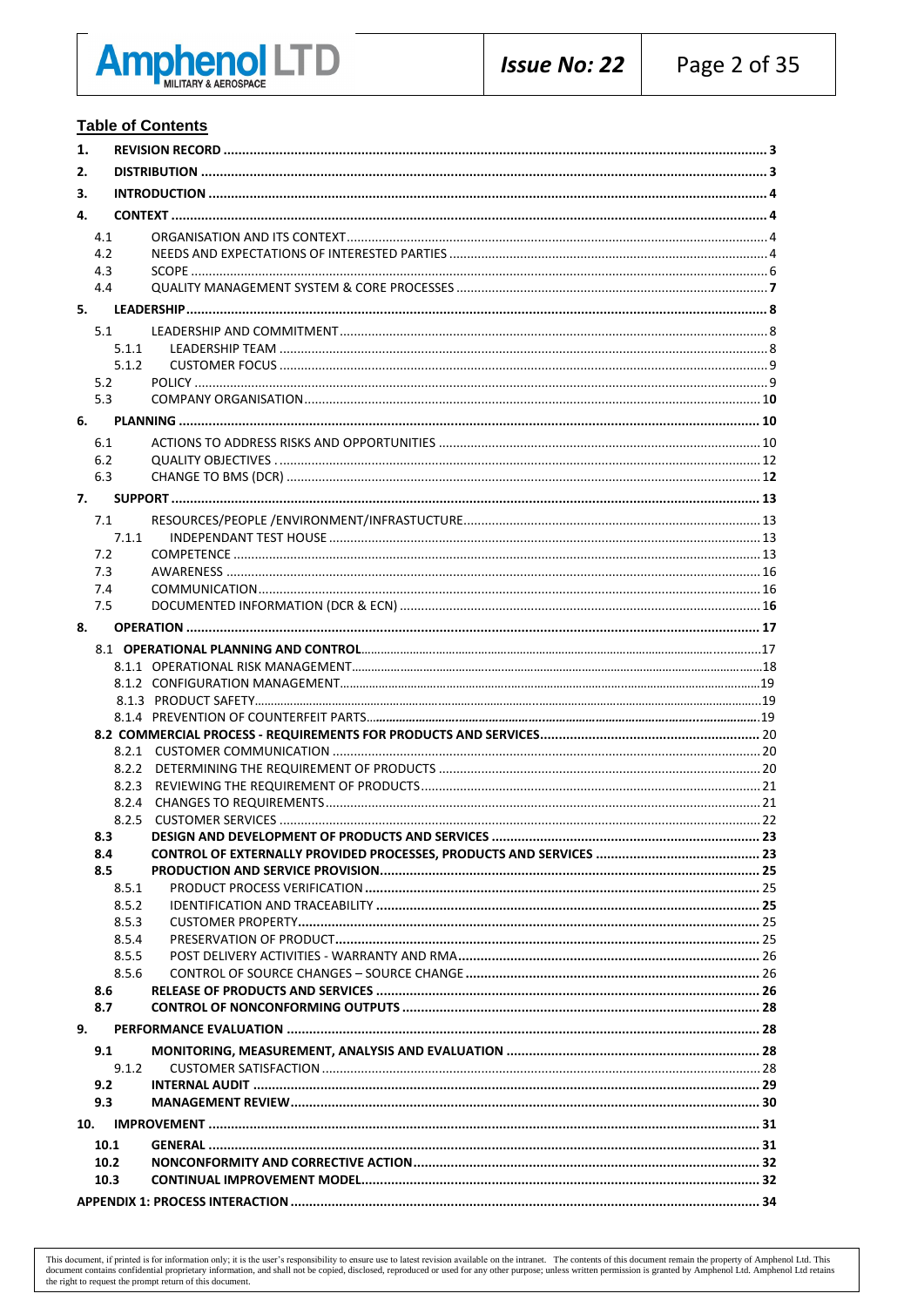

# **1. REVISION RECORD**

| QMS Ref               | Page #                    |                                                                                                                                                                                                                                                                                                                                                                                                                                                      | Approved  | Rev            | <b>Date</b> | <b>DCR</b> |
|-----------------------|---------------------------|------------------------------------------------------------------------------------------------------------------------------------------------------------------------------------------------------------------------------------------------------------------------------------------------------------------------------------------------------------------------------------------------------------------------------------------------------|-----------|----------------|-------------|------------|
|                       |                           | <b>Revision</b>                                                                                                                                                                                                                                                                                                                                                                                                                                      |           | #              |             | Ref        |
| <b>Quality Manual</b> | 4                         | Update issue status.                                                                                                                                                                                                                                                                                                                                                                                                                                 | I.S       | $\overline{2}$ | 02/02/2010  | 2679       |
| <b>Quality Manual</b> | 4                         | Add '(REV B)' after AS9100 in the column header. Add '(REV C)'<br>after '7.1.2' and '7.1.3'.                                                                                                                                                                                                                                                                                                                                                         | I.S       | 3              | 08/02/2010  | 2680       |
| <b>Quality Manual</b> | All                       | Update issue number and DCR number on each page.                                                                                                                                                                                                                                                                                                                                                                                                     | I.S       | 4              | 23/02/2010  | 2698       |
| <b>Quality Manual</b> | 16                        | Change 'Specific responsibilities of the Director of Quality<br>(defined as Executive responsible for Quality) and the Technical<br>Products and Approvals Manager (defined as CECC System<br>Manager) are as defined in BS EN 100114-1 and 2' to ' Specific<br>responsibilities of the Director of Quality (defined as Executive<br>responsible for Quality) and the Designated Management<br>Representative(s) are as defined in IEC QC 001002-3.' | I.S       | 5              | 14/06/2010  | 2723       |
| <b>Quality Manual</b> | 4 & 5                     | Add Revision Record for all DCR's raised against the Quality<br>Manual.                                                                                                                                                                                                                                                                                                                                                                              | I.S       | 6              | 27/07/2010  | 2734       |
| <b>Quality Manual</b> | 16                        | Change 'designated management representative(s)' to 'CESS<br>Systems Manager (or DMR, Designated Management<br>Representative)'                                                                                                                                                                                                                                                                                                                      | I.S       | 7              | 05/08/2010  | 2741       |
| <b>Quality Manual</b> | 9                         | Add details of Level 4 addition to QMS                                                                                                                                                                                                                                                                                                                                                                                                               | I.S       | 8              | 21/09/2010  | 2745       |
| <b>Quality Manual</b> | $\overline{2}$            | Update contents page. Configuration management, insert<br>$4.3$ (Rev B)                                                                                                                                                                                                                                                                                                                                                                              | I.S       | 9              | 24/03/2011  | 2798       |
| <b>Quality Manual</b> | 16                        | Replace 'as defined in QC 001002-3' with 'as defined<br>in IEQC 03-1'                                                                                                                                                                                                                                                                                                                                                                                | I.S       | 10             | 06/04/2011  | 2803       |
| <b>Quality Manual</b> | 6                         | Update Quality Policy accordingly                                                                                                                                                                                                                                                                                                                                                                                                                    | I.S       | 11             | 20/09/2011  | 2831       |
| <b>Quality Manual</b> | All                       | Review quality manual in line with requirements of revision C                                                                                                                                                                                                                                                                                                                                                                                        | I.S.      | 12             | 09/03/2012  | 2872       |
| <b>Quality Manual</b> | 10 & 11                   | Update process map and list to include Purchasing and reword<br>Despatch to Packing Despatch                                                                                                                                                                                                                                                                                                                                                         | 1.S.      | 13             | 21/05/2012  | 2894       |
| <b>Quality Manual</b> | All                       | General review of Quality Manual to ensure process approach<br>is achieved                                                                                                                                                                                                                                                                                                                                                                           | I.S.      | 14             | 30/06/2012  | 2914       |
| <b>Quality Manual</b> | All                       | Make minor adjustments as per DCR documentation                                                                                                                                                                                                                                                                                                                                                                                                      | T.H       | 15             | 24/01/2013  | 2959       |
| <b>Quality Manual</b> | 34                        | Change statement of Continual improvement and detail of<br>activity                                                                                                                                                                                                                                                                                                                                                                                  | T.H       | 16             | 18/04/2013  | 2978       |
| <b>Quality Manual</b> | All                       | Various Minor Amendments and inclusion of FOD Policy p38                                                                                                                                                                                                                                                                                                                                                                                             | T.H       | 17             | 26/01/2014  | 3022       |
| <b>Quality Manual</b> | 14 & 16                   | Organisation Chart and Company Objectives                                                                                                                                                                                                                                                                                                                                                                                                            | T.H       | 18             | 09/03/2015  | 3070       |
| <b>Quality Manual</b> | All                       | Annual Review, Title change and various minor amendments                                                                                                                                                                                                                                                                                                                                                                                             | T.H       | 19             | 04/01/2016  | 3110       |
| <b>Quality Manual</b> | ALL                       | UPDATE TO AS9100:2016 Rev D                                                                                                                                                                                                                                                                                                                                                                                                                          | TH        | 20             | 10/05/2018  | 3196       |
| <b>Quality Manual</b> | $1, 4-5, 9,$<br>$15 - 20$ | MVV, Awareness, Product Safety, Planning, Commercial<br>Process Zero Defect & APQP                                                                                                                                                                                                                                                                                                                                                                   | <b>TH</b> | 21             | 06/01/2020  | 3297       |
| <b>Quality Manual</b> | P10                       | 6.1 Risk, 9.2 Internal Audit, Annual Review                                                                                                                                                                                                                                                                                                                                                                                                          | TH        | 22             | 10/02/2022  | 3349       |

# **2. DISTRIBUTION**

This Business Management System (BMS) is Amphenol Limited's top-level Policy document and has been developed to the requirements of AS9100 Rev D. The General Manager and Senior Management Team (SMT) are to ensure that all lower-level policy, process and procedures flow down these AS9100 Rev D requirements essential for the design, development, manufacture and dispatch of Amphenol product. The BMS is held on the company's intranet as a read only document with one hard copy held by the Quality Manager. All other copies of this document other than those listed below will not be revised; such copies will be marked as **UNCONTROLLED IF PRINTED**.

**Internal Hard copy** (Quality Manager)

**All employees** Intranet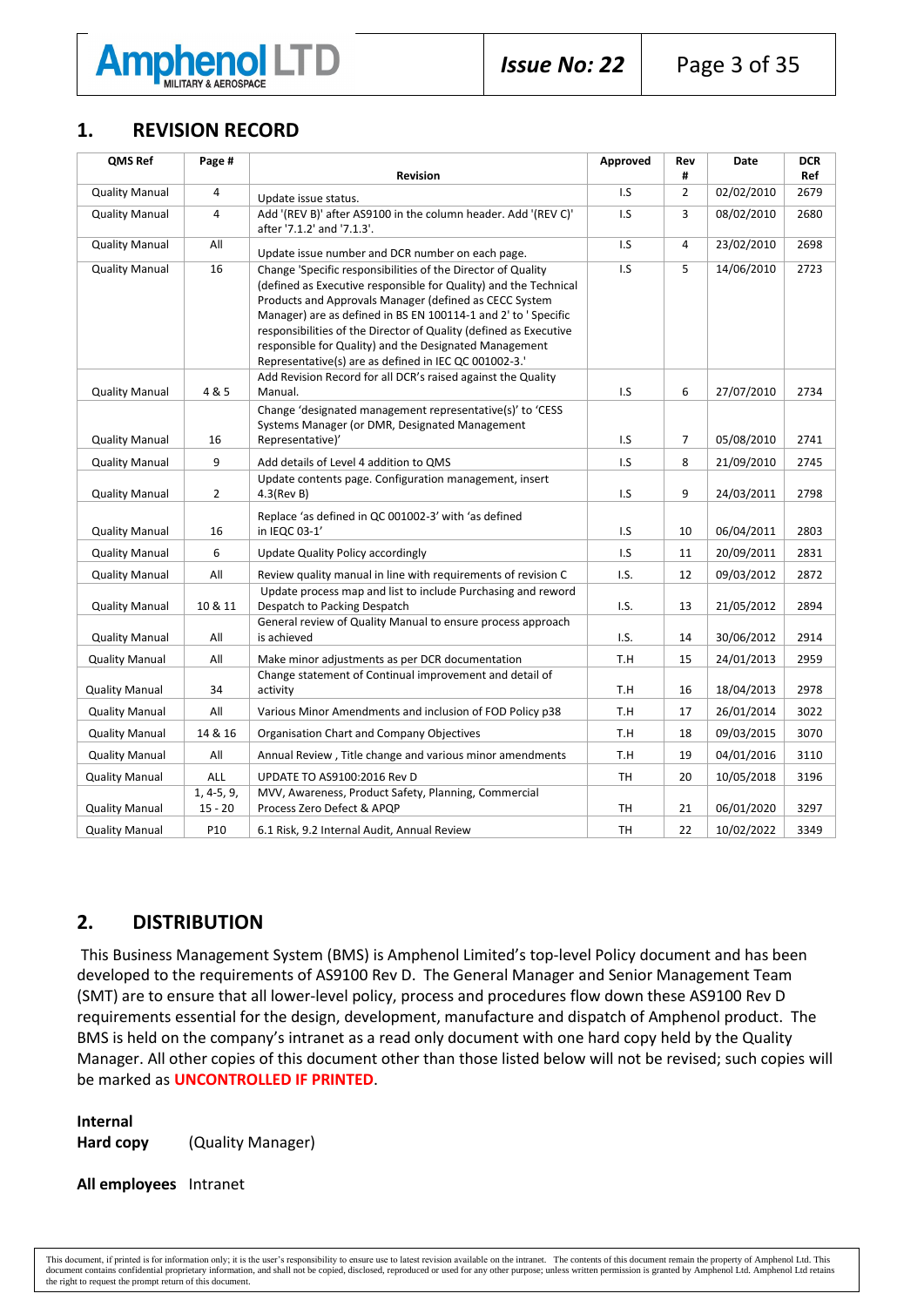

# <span id="page-3-0"></span>**3. INTRODUCTION**

Amphenol UK Operations is an innovative and leading manufacturer of connectors, cable Assemblies and interconnect systems for applications within the Civil Aero, Mil-Aero, Defence and Industrial markets.

Our products cover technologies within both fibre optic and copper products. Specific recent solutions incorporate signal conditioning, electro-optic transceivers and line protection units. Cabled systems utilise over moulding and open loom manufacture of both copper and fibre products.

Our UK Operations consists of two divisions with 150,000 square feet of manufacturing space, allowing Amphenol UK to supply the world with a diverse range of interconnect solutions. The Whitstable location manufactures Military and Avionics, RF connectors, Power Connectors, Filter/EMP products, Fibre Optics, Cable Assembly and Hermetic products.

The Nottingham office provides customer service and technical support to key accounts in the region. The Nottingham office specialise in Aero Engine connectors, Rail connectors and their associated assemblies.

Amphenol Limited is committed to **Zero Defect** methodology and as such is endeavouring to standardise all its quality systems to the **AS 9100 and AS13000 series of standards** and deliver product to the **APQP AS9145** Standard. This ensures our customers receive the best quality product and benefit from the cost reductions of standardisation. Deviation form AS standardisation will only be at the expense of a customer request.

# **4. CONTEXT**

## <span id="page-3-1"></span>**4.1 Context of the Organisation**

A fundamental requirement of the QMS AS9100 standard is an understanding of the context of the business environment, the organisation and the market within which it operates. This is defined as a combination of internal and external factors and conditions that will influence Amphenol Limited's future approach to its products, services, investments and interested parties within its operating environment. Executive orders (EO) have been introduced within the Business Management System (BMS) and EO-01 – Context of the Organisation, has been introduced for this purpose.

## **4.2 Needs and Expectations of Interested Parties**

Understanding the needs and expectations of Amphenol Limited's interested parties will inform the decision making process, which formulate the policy directly impacting the Business Management System's ability to deliver its intended results. The aim is to provide products and services that consistently meet customer, statutory and regulatory requirements to enhance customer satisfaction.

Amphenol Limited has committed to introducing Advanced Product Quality (**APQP**) and Production Part Approval Process (**PPAP**) IAW **AS9145** as the standard for NPI to ensure the capture and deployment of customer requirements on NPI products.

The following methods are used to monitor and gather information

- 1. Customer Account Reviews
- 2. Supplier reviews
- 3. Compliance Meetings
- 4. Town Meetings
- 5. JCC Meetings
- 6. Formal management review meetings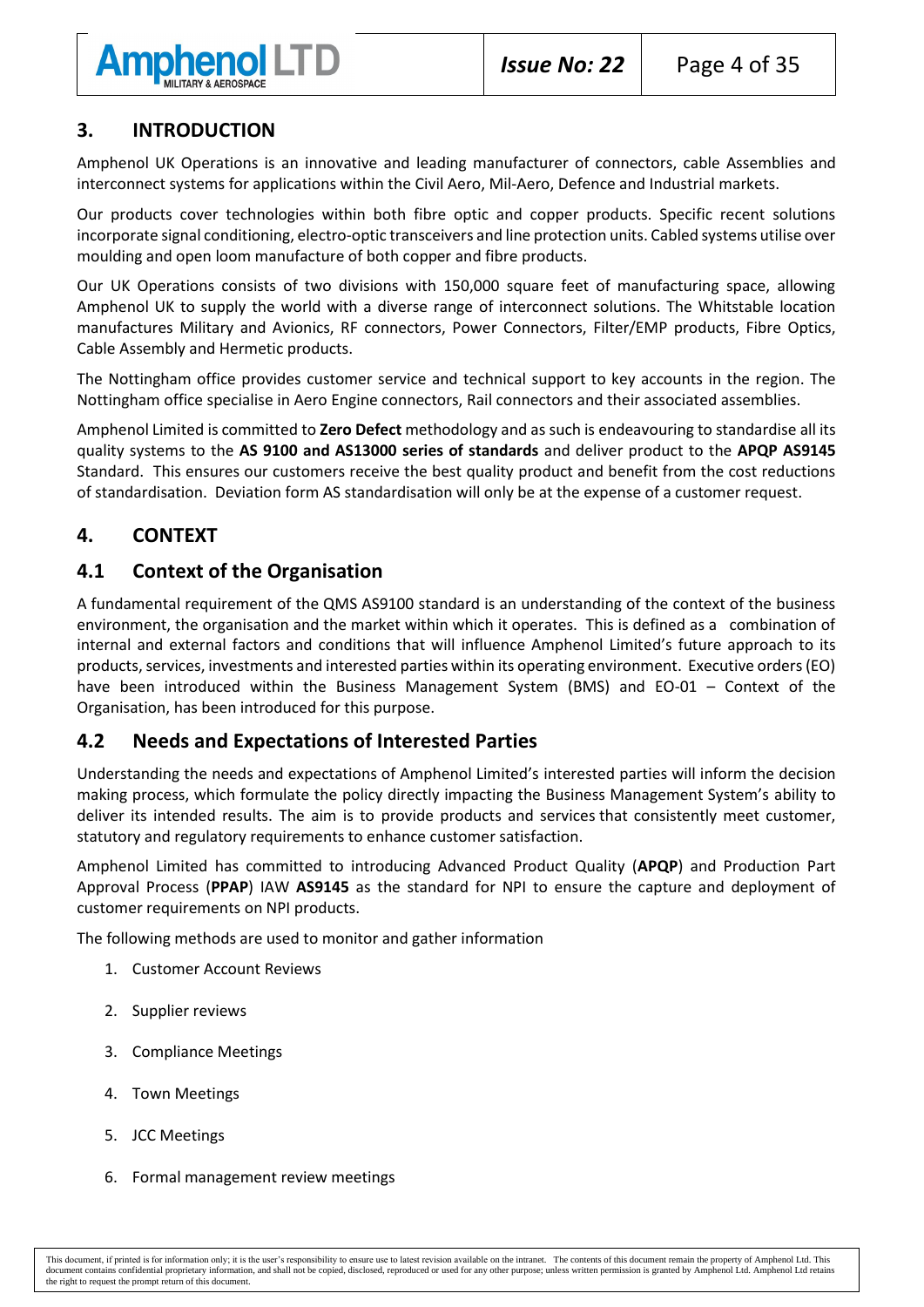

| <b>Internal Interested Party</b>     | <b>Needs and expectations:</b>                                       | <b>Capture key issues:</b>                                               |
|--------------------------------------|----------------------------------------------------------------------|--------------------------------------------------------------------------|
| Leadership<br>Team/Employees         | Shared culture, attitudes and job<br>security and skills development | Employee meetings, consultation and<br>feedback                          |
| Intercompany Sales<br><b>Network</b> | Favourable commercial terms and<br>joint strategies                  | Performance Reviews                                                      |
| Corporate HQ                         | Profitability, growth and sustainability                             | Corporate Strategy, ALtd Strategy,<br><b>Operational Reviews</b>         |
| <b>External interested</b>           | <b>Needs and expectations:</b>                                       | <b>Capture key issues:</b>                                               |
| parties:                             |                                                                      |                                                                          |
| Customers                            | Conforming product (Quality),<br>delivered on-time (Dependability)   | Client/customer reviews and relationship<br>management/customer feedback |
| <b>Suppliers</b>                     | Beneficial supplier-client<br>relationships                          | Supplier reviews and relationship<br>management                          |
| Insurance Provider                   | No claims, risk management                                           | Yearly reviews and inspections                                           |

# **Strategy Triangle**

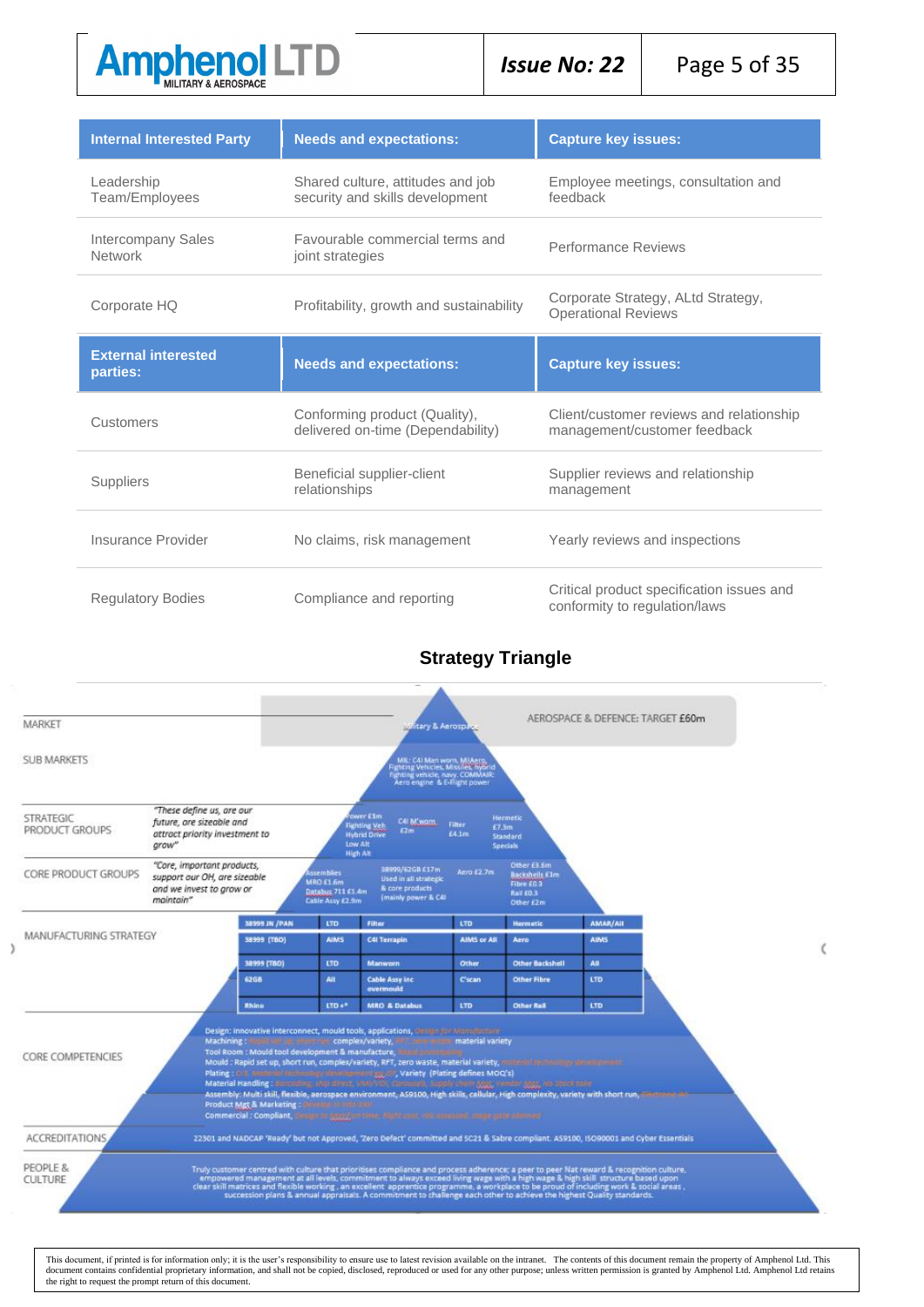

#### **4.3 Scope**

The purpose of this Business Management System is to formally document the company's quality management system in order to demonstrate the company's quality systems, planning and top management involvement. The ultimate responsibility for the Quality Management System rests with the General Manager throughout. However, compliance is the responsibility of all our employees, it is therefore mandated that all employees follow relevant procedures and work instructions without deviation unless certified to do so by an authorised engineering representative.

It is also a working tool to instruct and guide all employees on the relationships between system processes and product quality and to inform customers of any additional, agreed, quality requirements. Conformance to the Quality Management System standards ISO9001:2015 and EN 9100:2018 (technically equivalent to AS9100D), relevant legislation, industry specific and customer requirements are primarily measured by internal compliance checks, internal audits, and external audits conducted by both BSI and our customers.

The contents of the Business Management System may not be copied or duplicated in any form or made available to any third party without prior consultation with the Quality Manager. All Quality Management System documentation is available for review by customers and the regulatory authorities. If this manual, or part of it, becomes damaged or lost it must be reported immediately.

Amphenol LTD reserve the right to deviate from any procedure contained within this manual subject to approval by the General Manager [or in the GM's absence] a nominated alternative Director as long as there is no breach of any imposed legal or regulatory requirements.

#### **Note on Exclusions**

There are no exclusions to the content of ISO 9001:2015 or AS9100 Rev D.

#### **References, Terms and Definitions:**

For the purposes of this document, Terms and Definitions of the latest revision of AS9100 & ISO 9001 apply.

## **4.4 Quality Management System**

The Business Management System documentation has *four* levels to its structure:

**Level 1 - The Manual** – Includes **Executive Orders** and systematically prescribes the policy and orders to achieve the quality system. Figure 1 illustrates core processes and interaction of the process.

**Level 2 - Procedures** - describe the main processes and include any regulatory or customer certified procedures. Level 2 procedures sets out the control of activities and policy within each department and their interaction. Level 2 documentation, when required, is supported by instructions, drawings, flowcharts and methods of manufacture as appropriate for individual processes (this list is not exhaustive).

**Level 3 – Work Instructions** - controlled documentation comprises of 'How To' work instructions, for the business indirect element of the Company. Manufacturing Instructions (MI's) and Process Instructions (PI's) are controlled through PDM.

**Level 4 – Blank Forms**- Controlled documentation blank forms with reference to work instructions and general requirements as detailed

The overall function of the business management system is to establish documented criteria by which all activities within the company affecting quality are planned, deployed and maintained.

The Business Management System shall enhance customer satisfaction, providing a framework for continuous improvement.

#### **Standards/Legislation**

Where the quality system, product or service is required to comply with national or international standards, legislation, customer specific or defence, requirements, controlled copies of the relevant documents will be retained. These may relate to the company as a whole, particular products or markets. During the contract review stage consideration shall be given to any special regulatory requirements.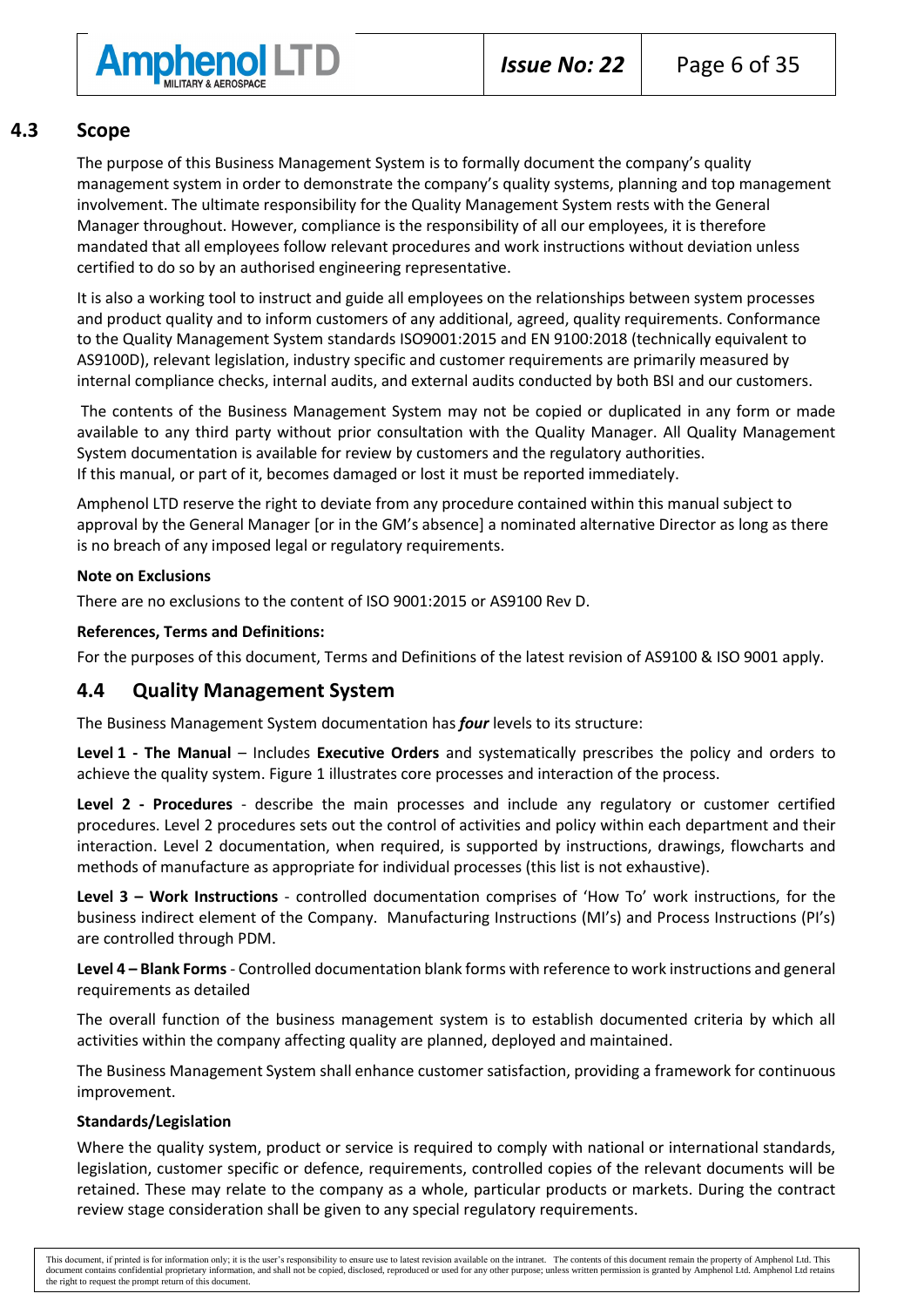

**Core Processes**



This document, if printed is for information only; it is the user's responsibility to ensure use to latest revision available on the intranet. The contents of this document remain the property of Amphenol Ltd. This documen the right to request the prompt return of this document.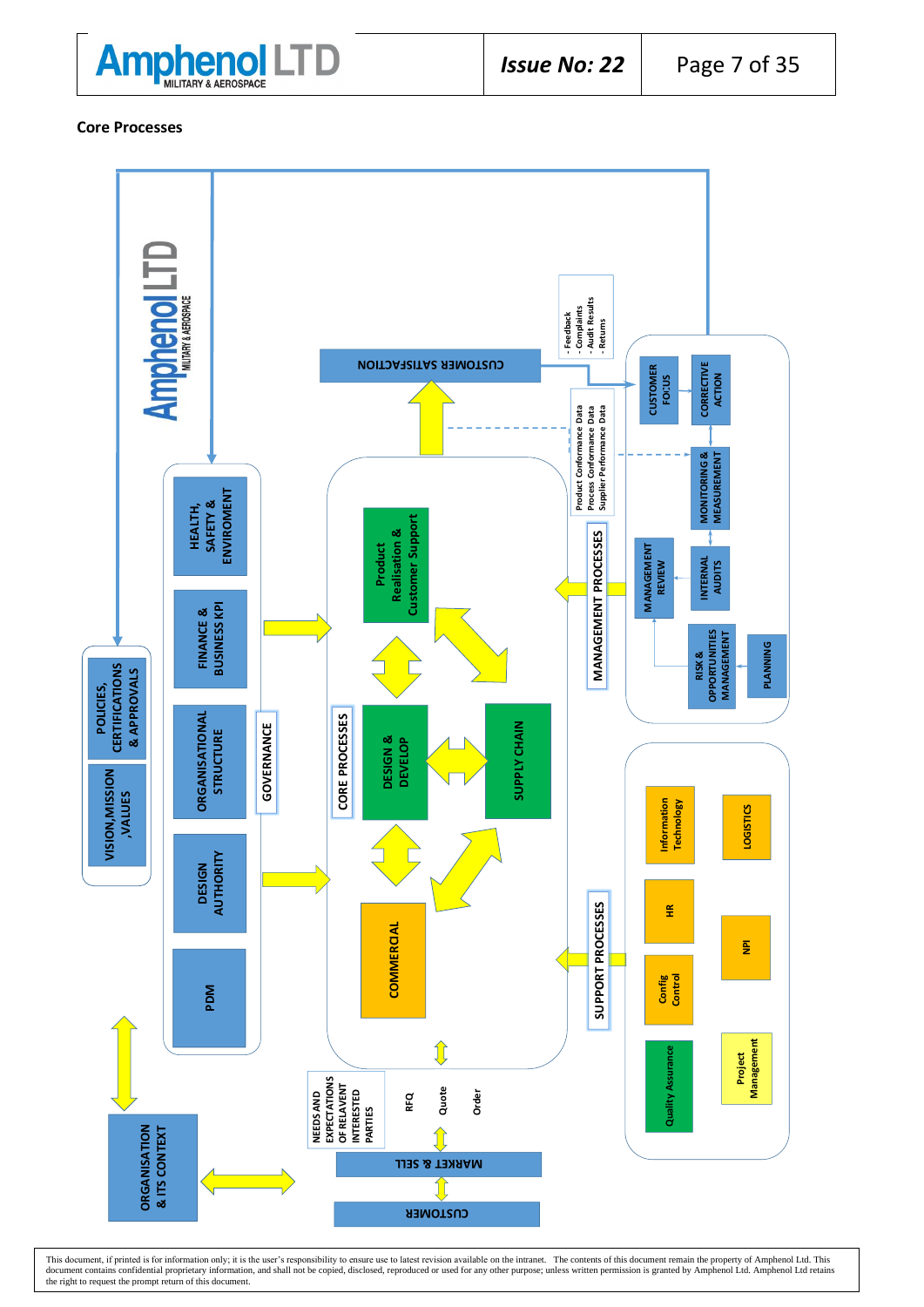

#### **Process List**

| <b>Process Name</b>                 | <b>Process Owner</b>       | <b>Process Effect Measures</b>                                                      |
|-------------------------------------|----------------------------|-------------------------------------------------------------------------------------|
| Commercial                          | <b>Commercial Manager</b>  | <b>Customer Concerns PPM</b><br>On Time Delivery                                    |
| Design Engineering &<br>Development | <b>Technical Director</b>  | On Time Delivery<br>Customer Returns Specific to Design Press Log                   |
| Purchasing/Supply Chain             | <b>Purchasing Manager</b>  | Vendor On Time Delivery<br>CAR Response Time - Vendor PPM                           |
| Manufacturing / Process             | <b>Operations Director</b> | Scrap % of Revenue - Number of Concerns<br>On Time Delivery - Customer Delivery PPM |

#### **5 LEADERSHIP**

#### **5.1 Leadership and Commitment**

The General Manager has direct responsibility for quality, having the authority and responsibility of ensuring that the quality programme is implemented and maintained.

He shall ensure that at all appropriate levels, the commitment to quality is understood throughout the organisation; He is committed, on a regular basis, to review the following areas:

- Quality Management System
- Compliance Management
- Senior Leadership Team (SLT)
- Quality Management Review
- Needs of employees (JCC)

The Quality Manager is the appointed Management Representative, with responsibility for the maintenance of the quality system and has the freedom and unrestricted access to higher levels of management in order to resolve quality management issues. He ensures that all processes are established and compliant with any legal requirements imposed by regulatory bodies and that agreed customer requirements are complied with.

The Quality Manager reports directly to the General Manager and has responsibility as follows:

- Ensures maintenance and implementation of the Business Management System (BMS) and processes.
- Reporting to SMT & SLT on the performance of the BMS and the need for any improvement
- Ensures the promotion and communication of customer requirements throughout the company.

## **5.1.1 Leadership Team**

The Leadership Team formed from Senior Managers from within Major departments of the organisation are responsible for cross functional ownership of defined objectives set against the Business Strategy Plan. The objectives set are to drive continual improvement to increase efficiency, reduce waste and improve working conditions in order to achieve Safety, Quality, delivery and service.

Leadership Team Members

- Quality Manager
- Operations Manager
- Design Engineering Manager
- Manufacturing Engineering Manager
- Finance Manager
- Customer Service Manager
- Marketing Manager
- HR Manager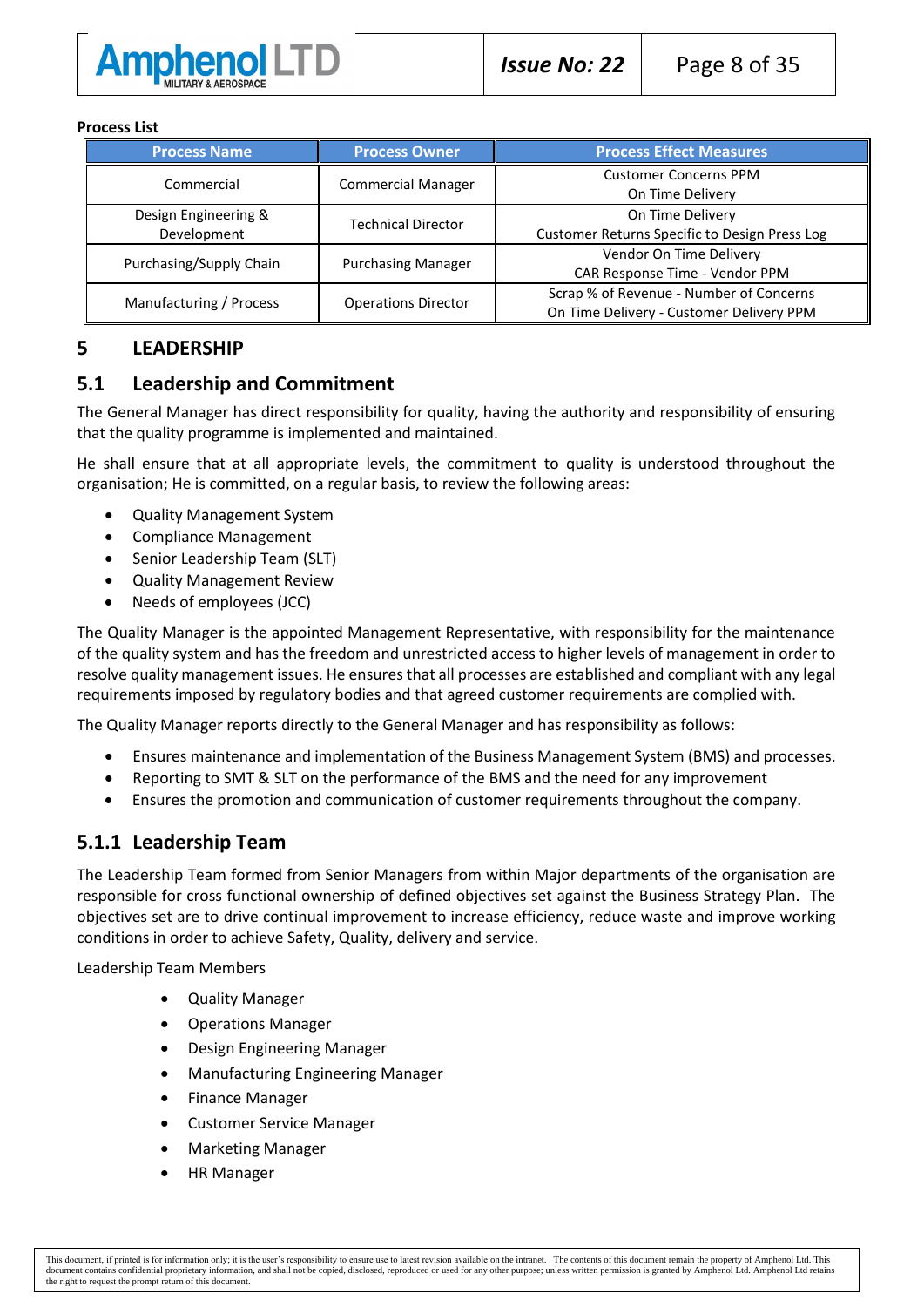

## **5.1.2 Customer Focus**

Amphenol Limited is committed to ensuring that customer requirements are met and we exceed their expectations.

The senior management team ensure that our customer requirements are clearly communicated.

The management team will ensure that product conformity and on time delivery performance are measured and reviewed ensuring that appropriate action is taken if planned results are not or will not be achieved.

Every opportunity is to be taken to promote the voice of the customer to employees. Regular reiteration at 'Town Planning Meetings, individual briefings and Customer delivered road shows are aimed at getting across the importance of compliance to regulations and customer requirements.

# **5.2 Quality Policy**

#### **Amphenol Ltd Quality Policy is:**

"Customer Satisfaction though our commitment to Zero Defects"

- 1. Our Goal is to exceed our customer expectations through the quality of our products and services. This is achieved through our drive for continuous improvement in quality, underpinned by Innovation, Accountability & Empowerment,
- 2. Quality and Quality Improvement is every Amphenol employees' responsibility and ultimate goal.
- 3. Our directives, processes, systems and goals are based on the methodology and a drive towards standardisation using the AS9100 and AS13000 Series of International standards, Including AS9145 Advanced Product Quality Planning (APQP) and Production Part Approval Process (PPAP).
- 4. Preventing failures is more important than stopping defects. Consequently, Amphenol Limited is fully committed to a Zero Defects (ZD) approach and an intolerance of defects.
- 5. Our suppliers contribute substantially to the quality of product and services; therefore, our suppliers must live up to the same high-quality standards we have adopted.
- 6. Communication and employee empowerment are the cornerstones of our principles; this is accomplished by our ongoing commitment to training and our employees' direct involvement in continuous improvement.

Our Business Management System will meet the requirements of:

**BS EN AS9100: Rev D** ISO 9001: 2015

char

**S Roberts Managing Director**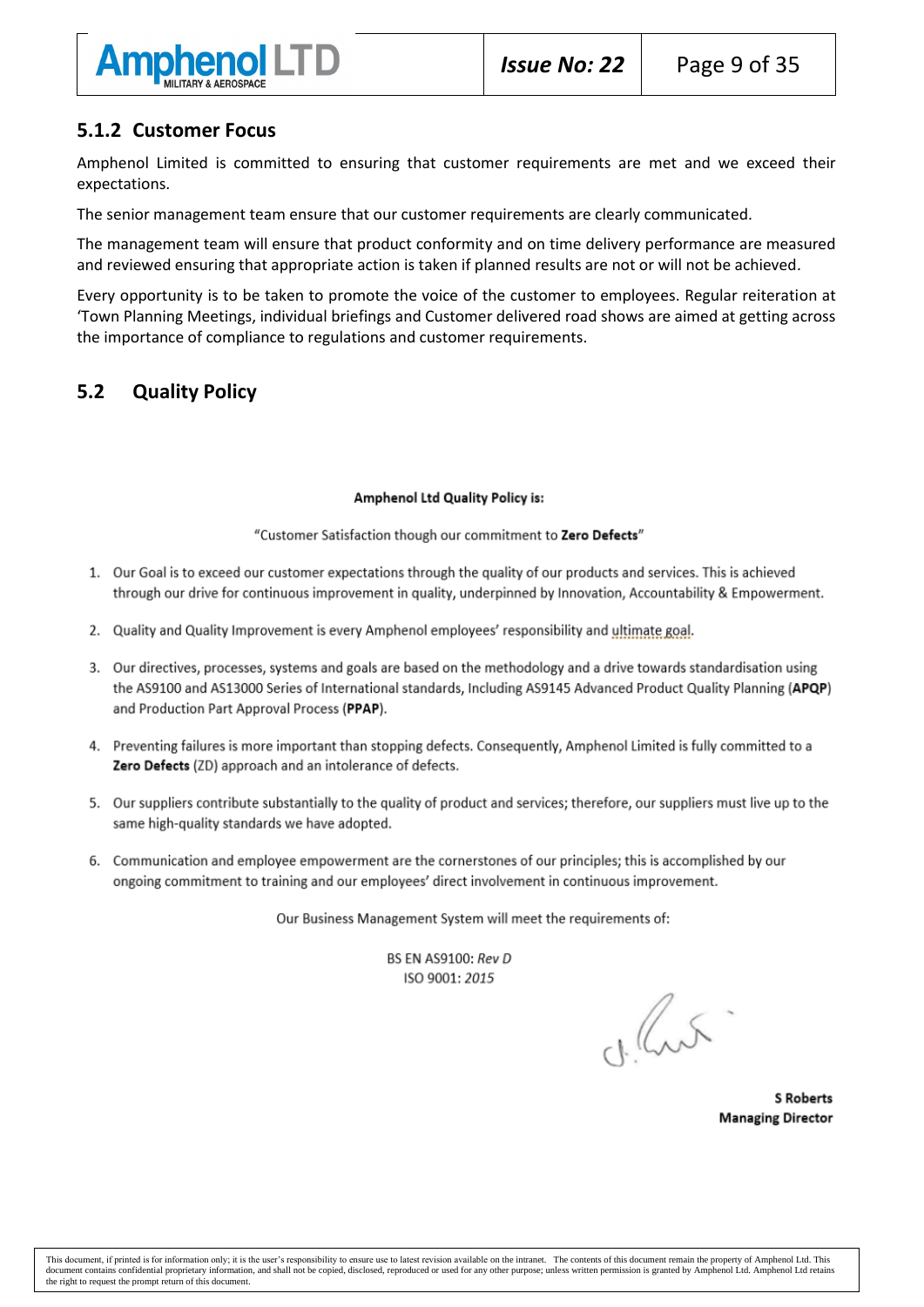

# **5.3 Company Organisation**

Top level organisation is shown below; all individual quality management system responsibilities are contained within related procedure and policies. It is accepted also that appropriate delegation of authority can be given to an appointed representative.

Organisational Charts exist within Amphenol Limited Intranet. HR hold Roles and Responsibilities for all managers, this is also being flowed out for all new employees on HR Ceridian Dayforce system.



# **6 PLANNING**

# **6.1 Actions to address Risks and Opportunities**

EO-01, Context of the Organisation SWOT Analysis is reviewed annually prior to defining the Strategic plan. This is presented to Corporate before being flowed down into Leadership Team Objectives. For individual business Opportunities, a risk analysis (WI-Eng-06 & BF-WI-Eng-06) is conducted in conjunction with the design review (WI-Eng-005 & BF-WI-Eng-005).

Amphenol has established a process for identifying and managing risk in order to ensure that the applicable requirements are met in relation to the organisation and product.

The Company has also formulated a business continuity plan "The Red Book" to limit the effects to our customers in the event of significant disruptions to our manufacturing customer service process. It is not possible in this market space, to always provide a second source of supply due to diversity and size of orders and sealed route restrictions. The Risk Management process is defined as below:

Risk management shall be a company-wide process and all areas of the business are evaluated for potential risk. Risk may be identified and associated as either internal or external.

Responsibility for risk management is clearly at the top management level, during the day to day operation of the company and each individual manager has responsibility to identify and evaluate any risks. Additionally, it is the responsibility as defined within any defined procedures or processes, that individual employees must take responsibility for risk management, for example contract review, design review and failure mode effect analysis activities.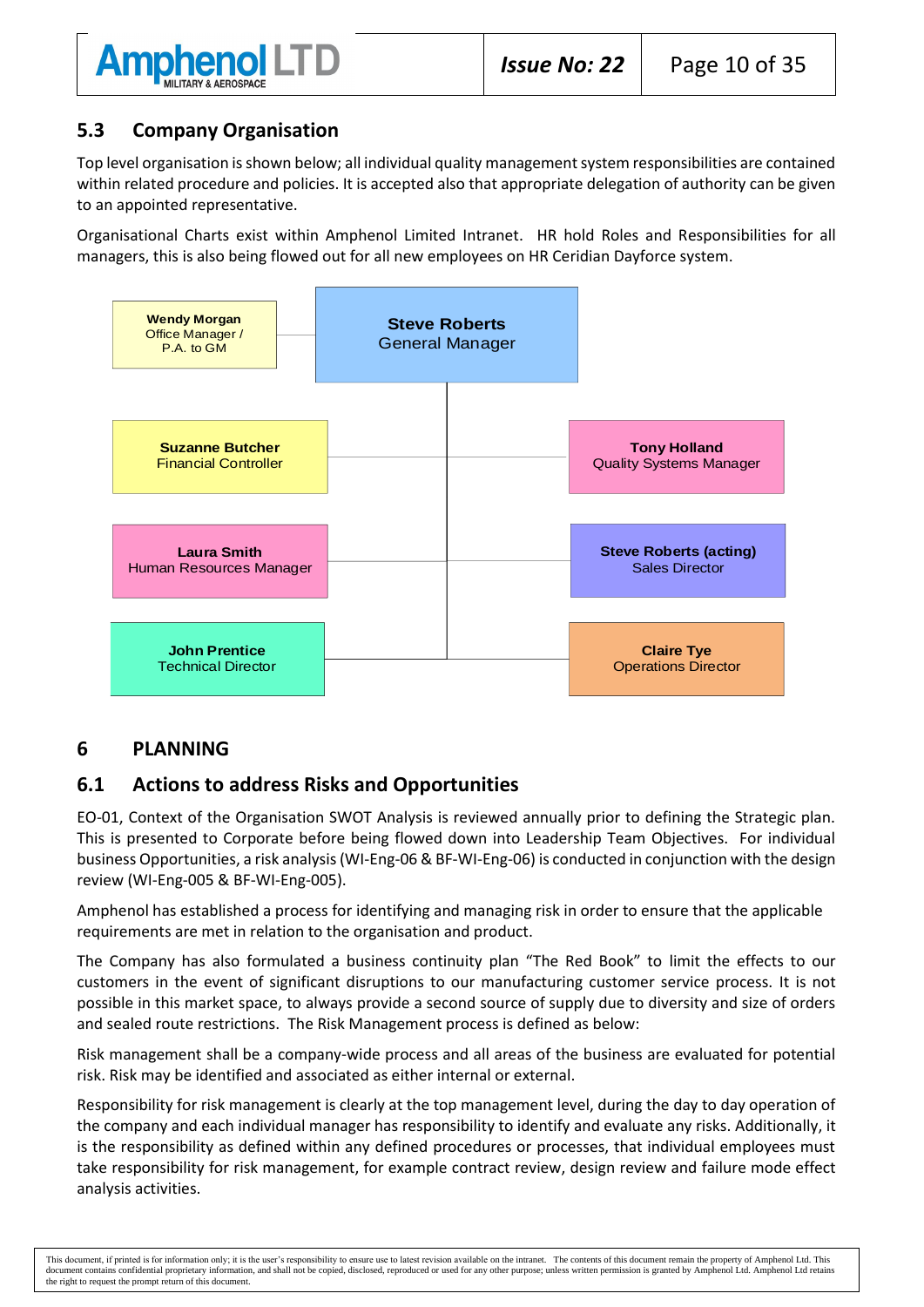

Identification and definition of risk is as listed below but not limited to:

Management Review Contract Review FMEA Design Review Internal Audit Customer Audits Supplier Audits and Supplier Performance Evaluation Planning (such as production planning)

Risk Mitigation is instigated as appropriate to the level of risk, this may be clearly defined numerically during the FMEA process or more commonly via the output from a contract or design review process, in each case risk mitigation may take the form of pre-determined and planned actions, or formal preventive actions, to either remove the risk or reduce the level of risk to an acceptable level.

Where identified the customer may wish to approve the mitigation this may be via a risk management plan. or quality plan submitted to the customer for approval.

Risk controls shall be managed and monitored for effectiveness and all plans and actions are subjected to either review or audit.

Communication of the whole process as appropriate shall be conducted to all interested parties as defined within the scope of the area of risk and its own actions and controls.





Quality planning is the responsibility of the Senior Management Team who define and document how the responsibilities for quality within the company will be met. Plans will be consistent with the BMS, and documented to suit Limited's method of operation, ensuring that customer requirements are met.

Satisfaction of these requirements is achieved by effective implementation of all processes and related Quality Systems procedures and work instructions in day-to-day activities.

Quality system planning and reviewing is performed prior to the addition of significant changes that may have an impact on Amphenol Limited's, Business Management System in order to minimise the risk of negative effects.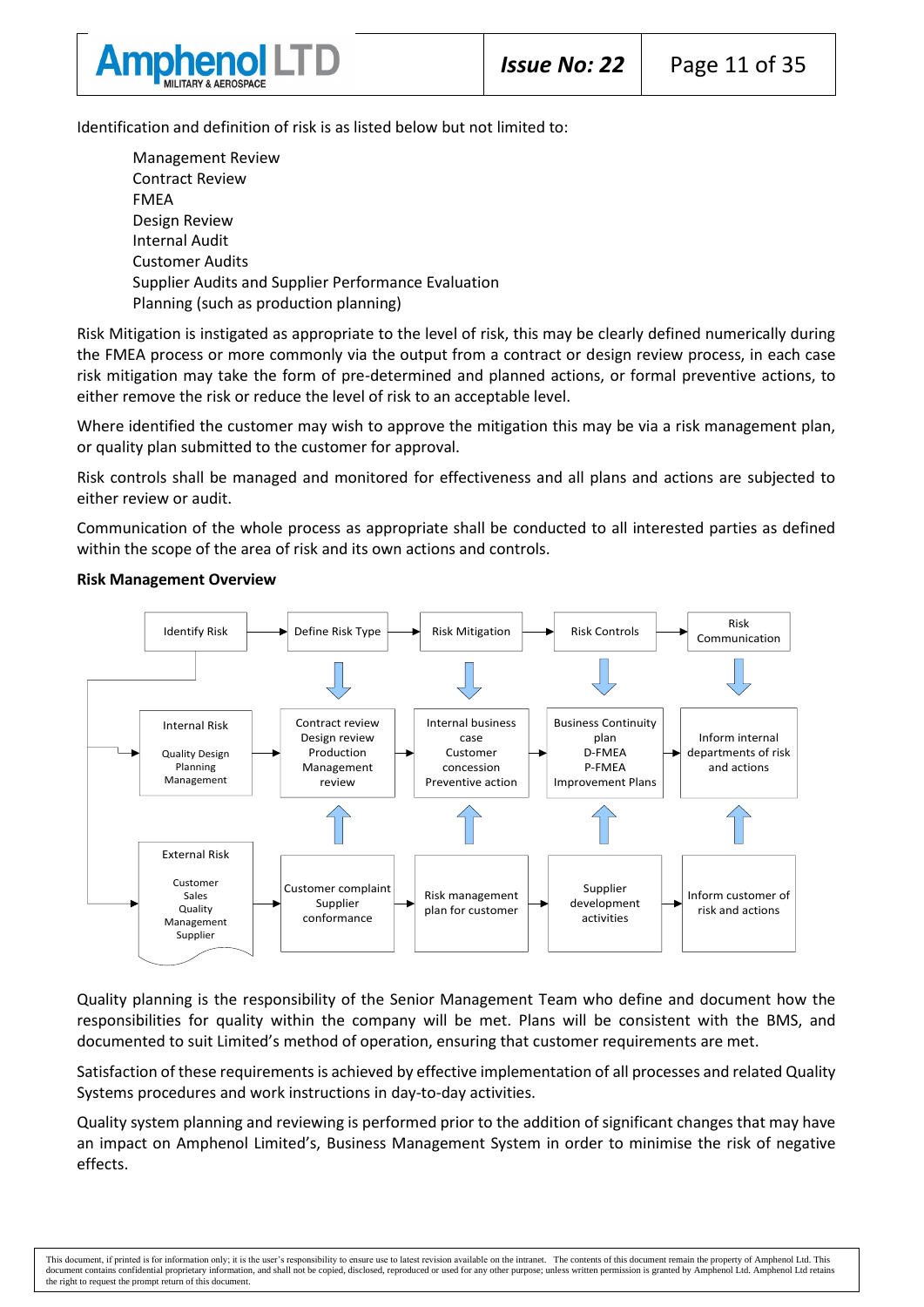

#### **Business Management System Model**



Communication and flow of information is of vital importance. This can be demonstrated as an integrated part of processes that require customer awareness. The process model above demonstrates the overview of this process.

## **6.2 Quality Objectives**

Amphenol Limited's SMT ensures that quality objectives are generated and flowed down from the Strategic Review to drive business direction. These are communicated to the SLT before the start of the next fiscal year.

The SMT will hold a monthly meeting with the SLT to relay the strategic plan and define the objectives and define the project plan. These will be defined on the Policy Deployment Matrix (PDM). Every month the SMT will review the PDM and Risk plans to ensure they remain on track. The SLT will hold meetings every other week to ensure individual projects remain on plan, seek assistance where required and review risk.

In addition, performances to the key defined objectives are reviewed at the management reviews. In the absence of any overriding contractual requirements the safety and reliability of the product will be considered and addressed.

## **6.3 Change To BMS**

The integrity of the BMS must always be maintained when planning changes and must be carried out in a planned manner. All drawings, specifications and quality documents used within the scope of the Business Management System are subject to issue control and authorisation.

Large projects which affect the business and subsequently the BMS are to commence with Senior Management Team and Leadership Team and the use of Tools such as Gap Analysis or a Project Management Plan to communicate the potential consequences and resource required.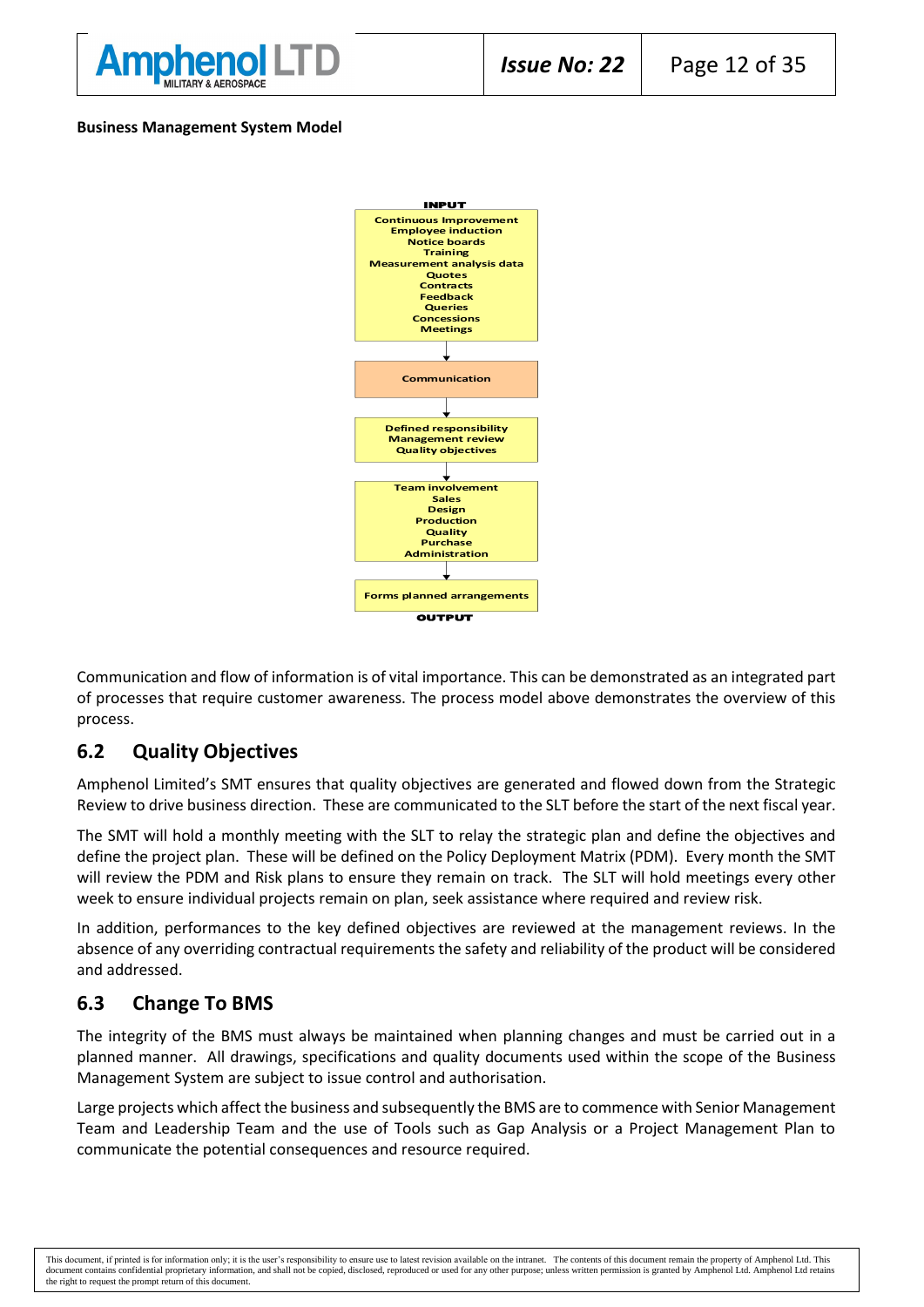



**Control of Documents:** Changes to process and procedure are managed using Document and Data control processes. For the BMS this is the Document Change Request (DCR) and for Manufacturing drawings, specifications, routings, Manufacturing Instructions (MIs) and Process Instructions (PIs), the Engineering Change Note (ECN) is to be used.

The retention of quality records shall be achieved in such a manner that no significant deterioration of the records will take place and that any customer and regulatory requirements are met

Prior to destroying records, permission must be gained from the Quality Management Representative. Retention of specific record is contained in WI-QA-016. Customers with signed contractual agreements must be notified prior to the destruction of any records.

# **7 SUPPORT**

# **7.1 Resources – (People/Environment/Infrastructure)**

The Managing Director shall ensure that sufficient physical resources and personnel are available to undertake required management, performance of work, inspection, test and auditing activities.

Individual managers identify the need for such resources and personnel and ensure that when available they are either deployed or employed effectively and consistently.

# **7.1.1 CMM Lab**

The CMM Lab is fully equipped with 2 Axiom High Speed Co-ordinate Measurement Machines and a and a Micro Vu Vertex Multi-sensor Optical Vision System for product verification, ISIRs and FAIRs.

# **7.1.2 Independent Test House**

The Test House is predominantly an independent facility used for the test and qualification of product. The Test House operates its own manual, for Testing and Environmental functions. Technicians located within the Test House also conduct calibration of mechanical and electrical equipment. For this function processes exist within the BMS.

The Test and Environmental Compliance Manager with responsibility for test house functions reports to the Technical Director.

The boundaries, authorities and responsibilities of the Test House are summarised as follows:

- Qualification Approval and Maintenance of Approval testing for all MIL-DTL (DESC) and proprietary products, including liaison with the various approval authorities and the preparation and submission of reports.
- Carrying out mechanical, electrical and environmental testing associated with the development and approval of ALtd's product range.
- Operation of the Test House as an Independent Approved Test House as defined in accordance with the Test House Manual, 123GB-0347.

## **7.2 Competence**

Executive Order EO-02 ensures that effective training has taken place prior to the employee being authorized to carry out that activity unsupervised on the departmental skills matrix. The individual **SHALL** be trained to the relevant processes and procedures required to carry out a particular activity, understand the requirements of the process, where to access the required instructions, the correct equipment to be used, inspection processes required IAW EO-03 and understand the significance of the signature for carrying out these activities.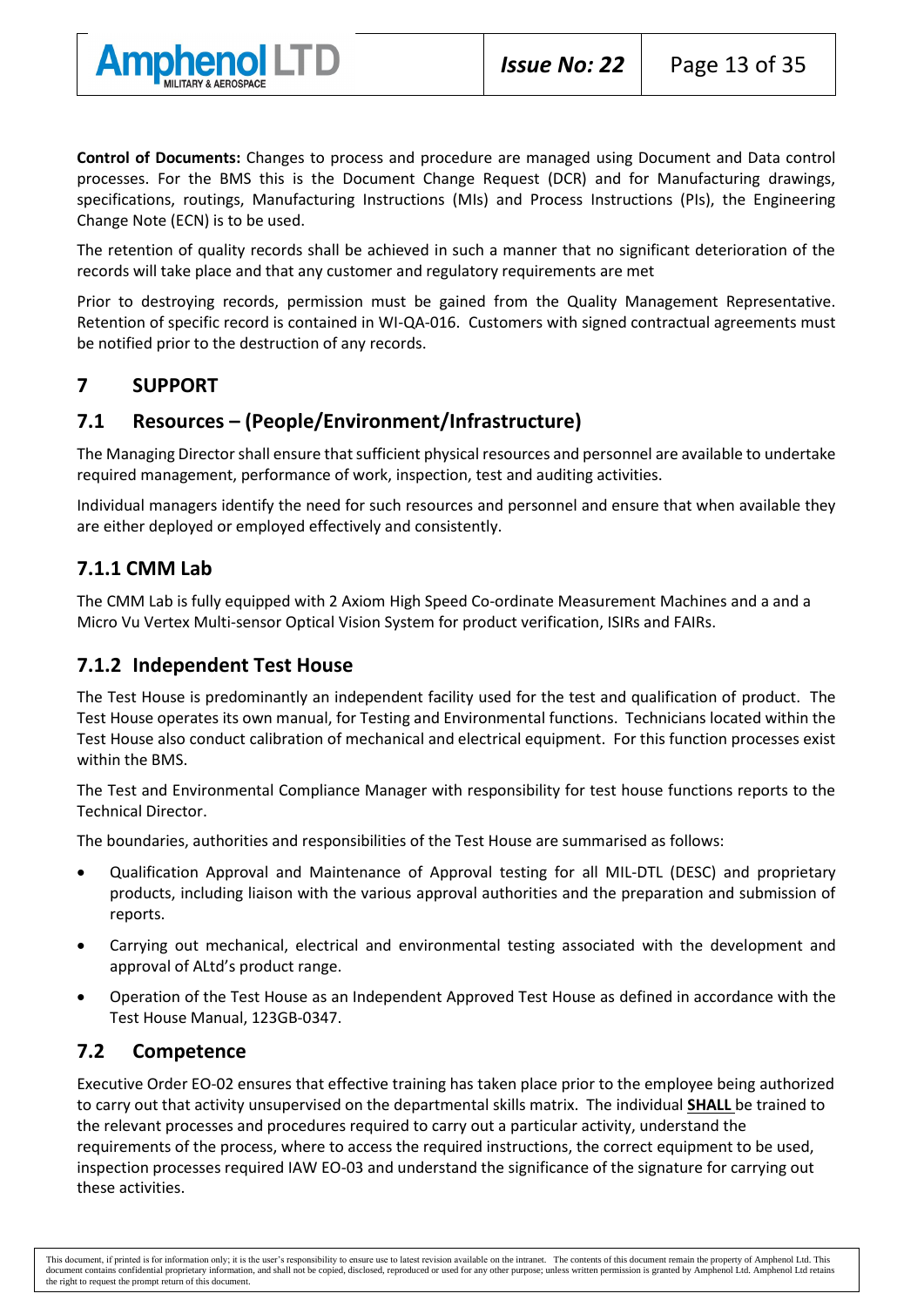

All employees involved in management, performance of work and verification activities that have a discernible effect on the quality of product or service provided for the customer shall be trained to an appropriate level of competence as determined by the planning of the defined processes or associated to process objectives.

Each functional manager is responsible for the identification of training competence requirements for all employees whose work in any way affects the quality of the product or maintenance of the quality system. All employees will receive induction training, which incorporates an explanation of the company's:

- Quality Policy Statement
- Health and Safety and Environmental Policies
- The company mission and vision
- Key departmental and any specific objectives and key performance indicators

Amphenol Limited considers and addresses many differed aspects of the work environment

- Facilities
- Health & Safety
- Environment laws and regulations
- Housekeeping
- Special working conditions i.e. ESD / Lighting, Authorised, Access, Environmental controls

#### **Organisational and Product Knowledge**

Product knowledge training is being developed and is available via eLearning on the intranet [https://elearning.amphenol.co.uk/.](https://gbr01.safelinks.protection.outlook.com/?url=https%3A%2F%2Felearning.amphenol.co.uk%2F&data=04%7C01%7Canthony.holland%40amphenol.co.uk%7C67c3e80567794b15d12608da122d3c1f%7Ca756360683884576be23d691565ca5c5%7C0%7C0%7C637842282732059631%7CUnknown%7CTWFpbGZsb3d8eyJWIjoiMC4wLjAwMDAiLCJQIjoiV2luMzIiLCJBTiI6Ik1haWwiLCJXVCI6Mn0%3D%7C3000&sdata=2L7EuyZRSYBK8CRcLZhEM%2FyxmWZ1ZT%2BcjXd%2BArtGg8w%3D&reserved=0) The concept is to provide product knowledge and basic standards & practices at all levels within the business. Managers are responsible for determining which modules to be undertaken.

Additionally Amphenol Limited ensured that for new procedures or significant changes to an existing process consideration is given to:

- Workspace
- Associated facilities for the workspace
- Equipment required
- Services for support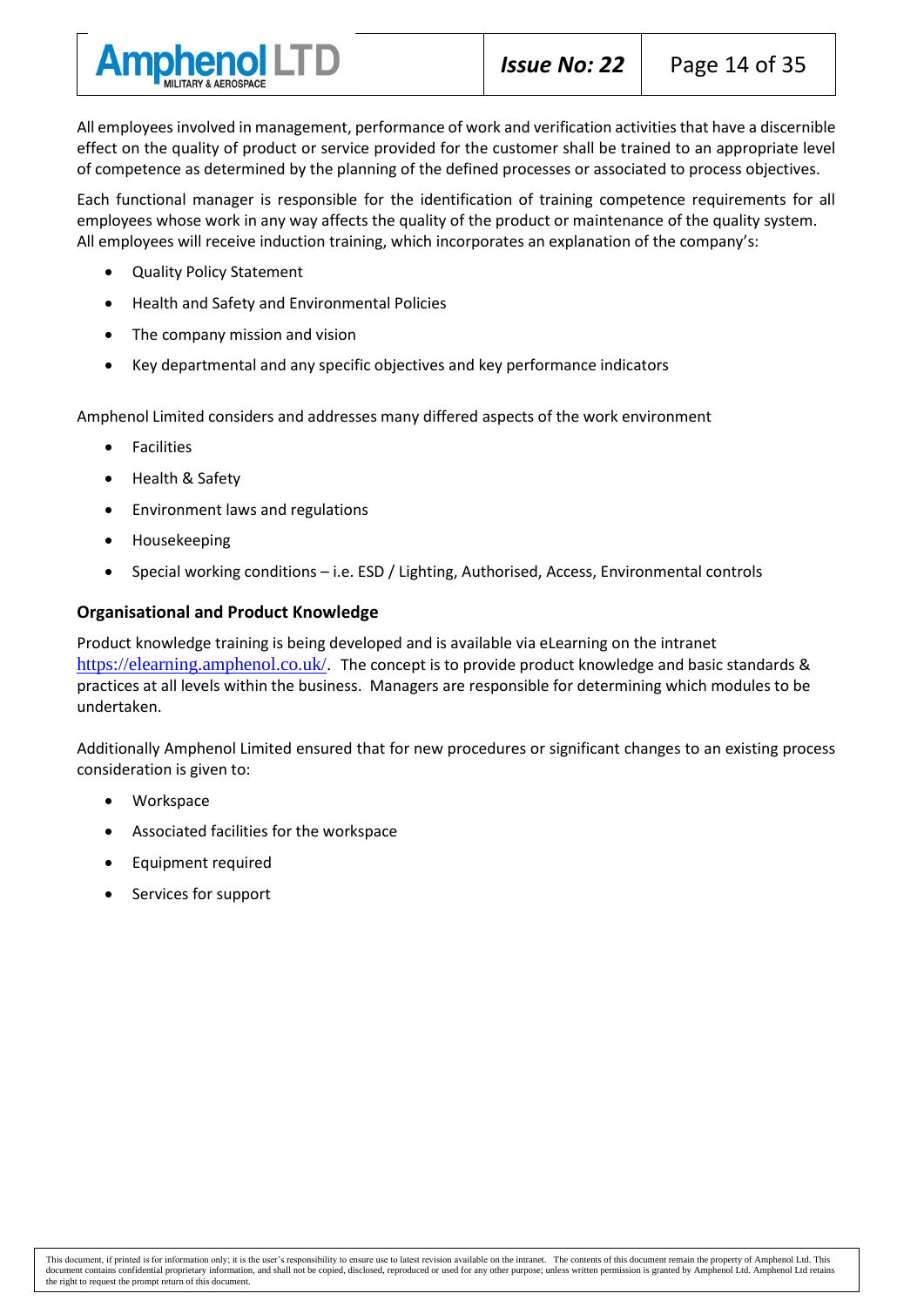

#### **Process Flow Chart: Provision of Resources Process Owner: Human Resources Manager**



This document, if printed is for information only; it is the user's responsibility to ensure use to latest revision available on the intranet. The contents of this document remain the property of Amphenol Ltd. This documen the right to request the prompt return of this document.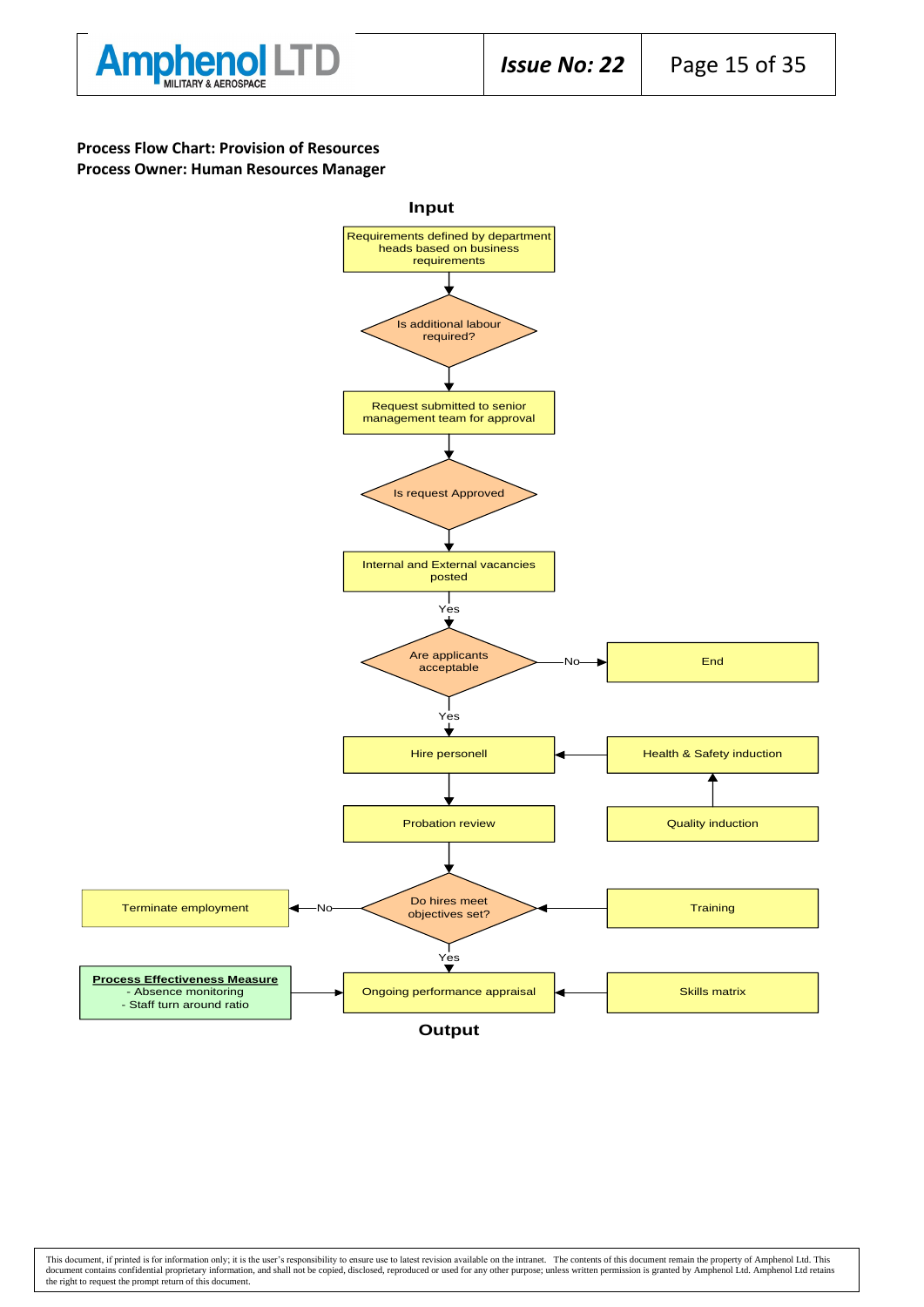

# **7.3 Awareness**

All new members of staff go through Induction Training, one of which is a Quality Induction to raise awareness of Amphenol Limited policy and BMS requirements. An induction pack is given to each employee on joining which contains the ethics policy, drugs and alcohol policy and behaviour expected when becoming a member of the Amphenol Team. In addition, production areas have notice boards and there are team meetings every morning to bring emergent issues to light, which are forwarded to the daily Accountability meeting.

Each manufacturing area has its visual management boards, which display departmental contribution to quality. Additionally, the monthly PPM results are shared with the company, so all employees are aware of the contribution to overall performance.

Implications of non-conformance are communicated from Zero Defect Induction training, Town Hall Meetings and Voice of the customer Meetings or Quality Notices.

Quality updates are not only updated in the intranet, but also a Quality Dissemination Quality Notice is issued to inform all employees of the latest changes to documented information.

Employee contribution to product safety and conformity is always reiterated at town hall meetings with promotion of Zero Defects material. The company has also launched a Zero-Defect award scheme for cells to get involved with zero defect implementation, although currently held in obeyance until routing operations and full on site working reinstated.

Emergent production Issues are raised using Quality Care Points or Quality Alerts

# **7.4 Communication**

Amphenol Limited ensures that the performance and effectiveness of the Quality Management System is shared in the following ways:

- Company Intranet
- Employee team briefs General Manager.
- Senior Leadership Team Meetings
- Area Morning Meeting and shift change meetings
- Performance data posted on visual management boards
- Accessibility to Fracas Database for the status of corrective and preventative action
- Let's Connect media displayed in the factory and the canteen
- JCC Meeting (Joint Consultative Committee) between workers and Senior Management.

## **7.5 Documented Information**

Changes to process and procedure are managed through the use of Document and Data control processes. For the BMS this is the Document Change Request (DCR) is used to propose an amendment to the BMS and are authorised by the Quality Manager.

For Manufacturing drawings, specifications, routings, Manufacturing Instructions (MIs) and Process Instructions (PIs), the Engineering Change Note (ECN) is to be used. This document outlines the changes required and contains an Authorisation Sign Off Box, the Sign Off approvals is contained within WI-ENG-002.

The retention of quality records shall be achieved in such a manner that no significant deterioration of the records will take place and that any customer and regulatory requirements are met

Prior to destroying records, permission must be gained from the Quality Management Representative. All records shall be retained for 7 years unless otherwise specified by contract or regulation. Customers with signed contractual agreements must be notified prior to the destruction of any records. WI-QA-16 Refers.

All controlled documents are only available in their latest version from the Intranet or PDM system. Once printed, documents are uncontrolled and for reference only.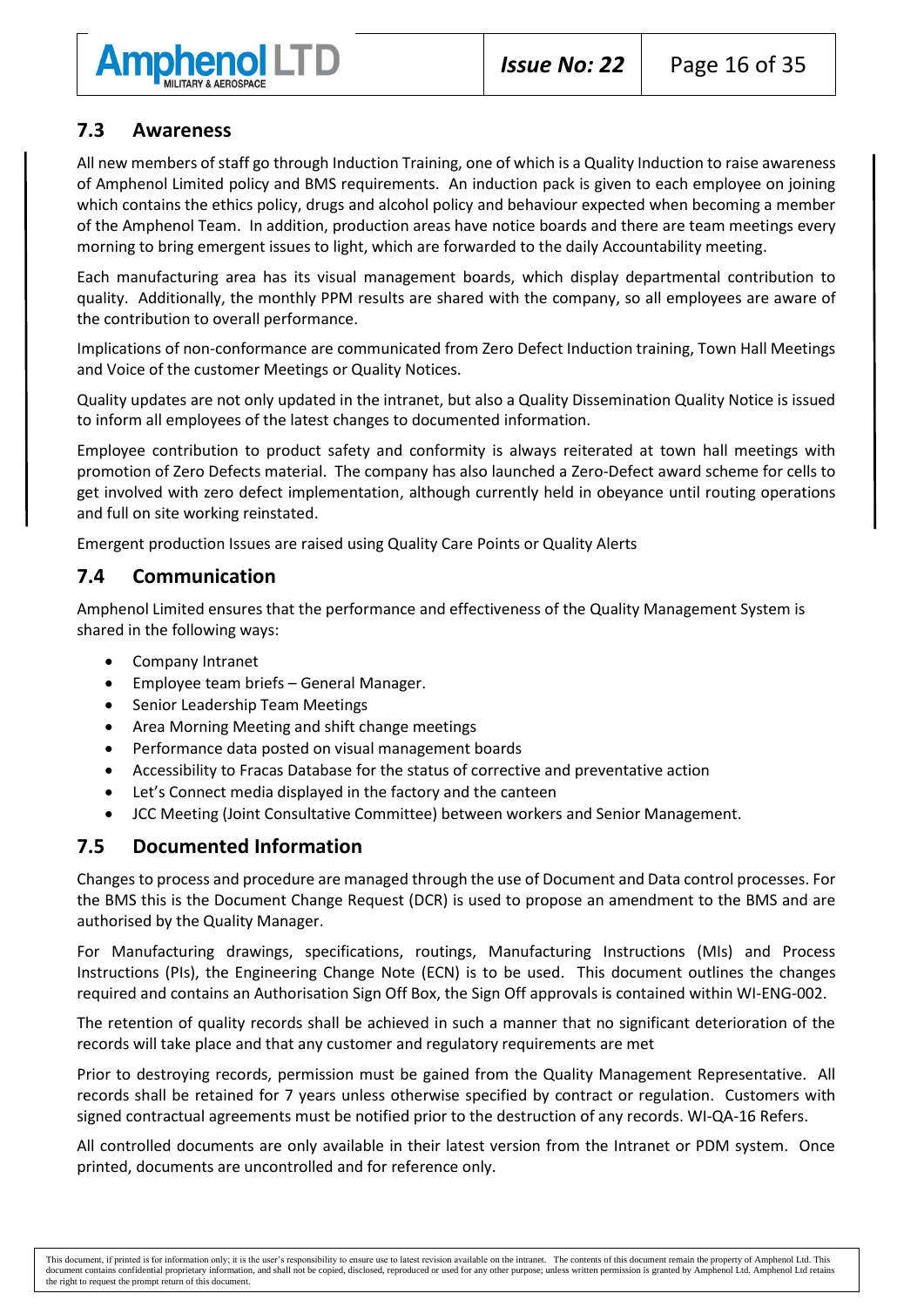

#### **8 OPERATION**

#### **8.1 Operational Planning and Control**

Phase 1 of the APQP Process - Planning of product realisation is achieved via the review of the customer requirements in conjunction with the existing known capacity and programmed work, all new work is reviewed via the contract review process. 'Plan to succeed'!

- Understand 'Customer Needs' and expectations to formulate a plan
- Understand the risk before committing cost and resource
- Understand capacity to meet customer Requirement and Demand Rate
- Obtain correct information to build solid foundations of a plan
- Main Objective, deliver to agreed commitments and **Do Not commit if not capable**

#### **Manufacturing Process**

#### **Process Owner: Planning/Operations Manager**

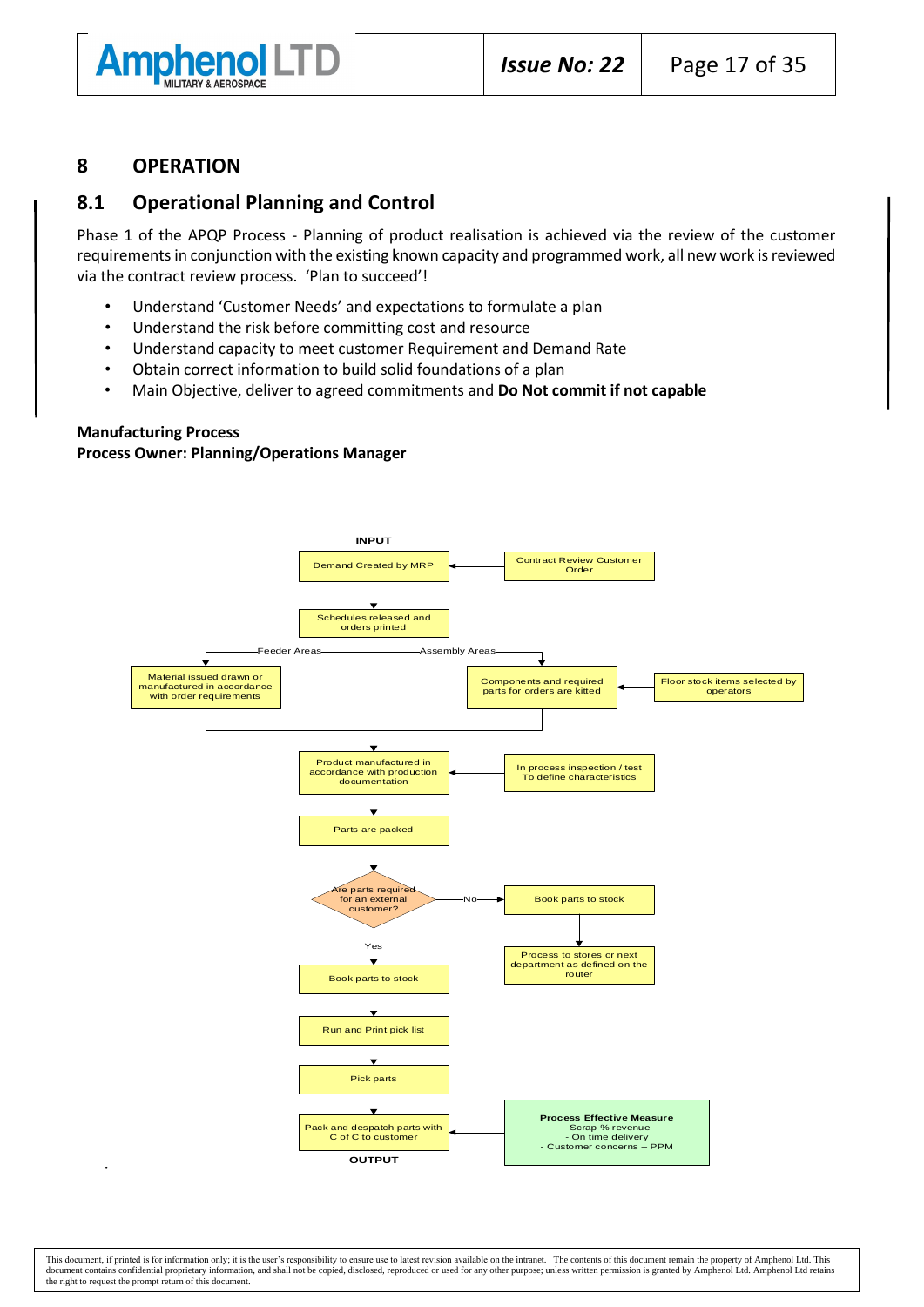

## **8.1 Operational Planning Cont.'**

Planning product realisation is carried out for all PO. Where catalogue, low volume orders may be processed at risk, but care must always be taken that capacity is allocated as orders accumulate. For NPI and Large volume catalogue orders, a capacity plan **SHALL** be produced to de-risk potential capacity issues. Capacity Planning includes the required verification, validation, measurement, inspection and test activities specific to the product or approval specification defined. The capacity Plan must always consider the supply chain.

#### **Planning Process**

#### **Process Owner: Planning Manager**



## **8.1.1 Operational Risk Management**

New and updated designs are subject to the Pre-Production Design Engineering Process (WI-PRE-001), once the gate stages of the Design Review have been passed, the ownership of the package will transfer between Design Engineering to Pre-Production. The Aim of this process is to identify and mitigate any risks in the design and/or production processes before transfer to Operations. Successful adherence to these processes will ensure On-Quality and On-Time Delivery of the customers' product.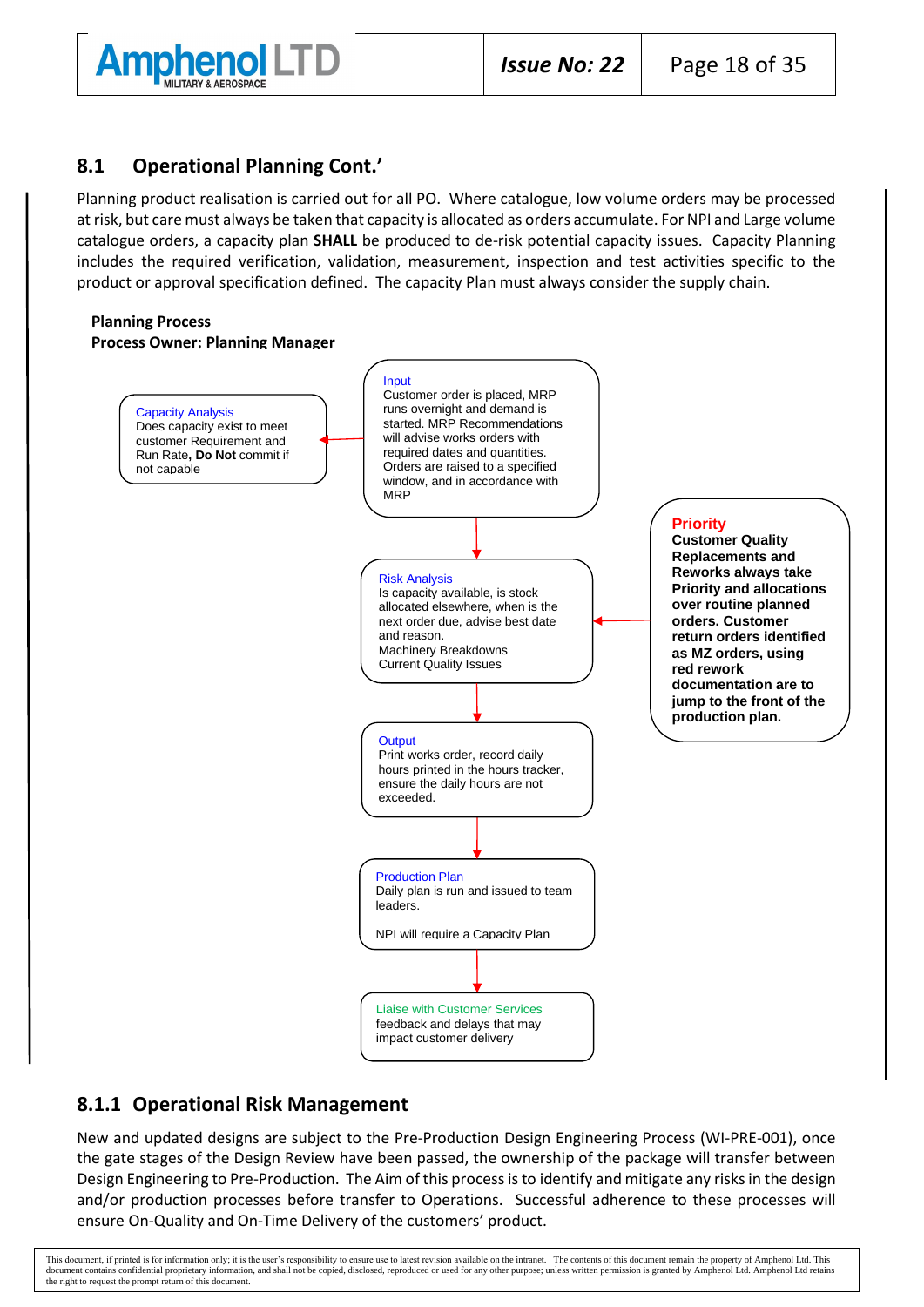

# **8.1.2 Configuration Management**

Configuration control is managed through the Engineering Database within XA for routings and PDM for the product Drawings, Specifications, Manufacturing Instructions (MIs) and Process Instructions (PIs) to enable control the physical and functional attributes throughout the product lifecycle.

Configuration Management is covered by the four basic functions, below:

- 1. Item Identification
- 2. Change Control
- 3. Database
- 4. Configuration Audits, prior to release

Control of Work Transfers - If business needs dictate that work is to be outsourced or Sub-Contracted outside of Amphenol's approved manufacturing facilities, this process will be facilitated under control conditions ensuring that all customer specific requirements are always adhered to. Outsourced activities are to be planned and used companies on the Approved Supplier List.

## **8.1.3 Product Safety**

Where appropriate, operational controls shall be implemented to assure product safety during the entire product life cycle. These activities may include:

- a) Assessment of hazards and management of associated risks covered by 8.1.1; new contracts/NPI and changes to contract will go through Design review (WI-Eng-005) which contains the Requirements Review (RR), Preliminary Design Review (PDR), Critical Design Review (CDR) and Production Readiness Review (PRR) processes. Contained within this process is a Risk Assessment (WI-ENG-006).
- b) Amphenol Limited components are not in themselves deemed as critical. However, customers' utilisation and deployment in service may deem the product critical by association. Customers are to state the criticality of component usage when placing a purchase order. Where doubt as to the exact requirements of the customer, ALtd is to ensure that the customer is fully aware of the usual inspection and test criteria and should an independent and separate requirement exist IAW Def-Stan 05-61 Part 9, the standard Lead Time and Cost will not apply.
- c) All failure reports are analysed and where safety has been deemed a factor, appropriate action is taken, such as Product Alerts, Customer Notifications, Internal Alerts.
- d) Where product safety has been deemed an issue, this is communicated to employees via one or all the following means, Specific Employee Meetings, Town Hall Meetings, Voice of Customer, Internal Alerts and incorporated into the training of personnel where appropriate.
- e) Product details, specifications and safety information is detailed in product catalogues, Declarations of Design Performance (DDP) and data sheets where applicable.

## **8.1.4 Prevention of Counterfeit Parts**

Amphenol Limited operates Counterfeit Prevention Guidelines (WI-QA-042) which works in association with the Product Receiving Inspection and Test process (WI-QA-018) and Purchasing Policy P-QA-014.

Amphenol Limited shall only purchase or source active components directly from the OCM, OCM authorised (e.g. franchised) distributers or aftermarket manufacturers. The use, sourcing or purchasing of non OCM authorised independent distributors or brokers is not permitted. Components delivered via Amphenol Approved Sources will only be accepted if the OCM CofC accompanies the product and direct links and traceability can be established with the vendors CofC.

All BAE active components must only be procured from the OCM or their authorised distribution. Brokers represent a significant source of counterfeit product and must be avoided.

Counterfeit or suspect counterfeit parts shall be controlled to prevent re-entry into the supply chain.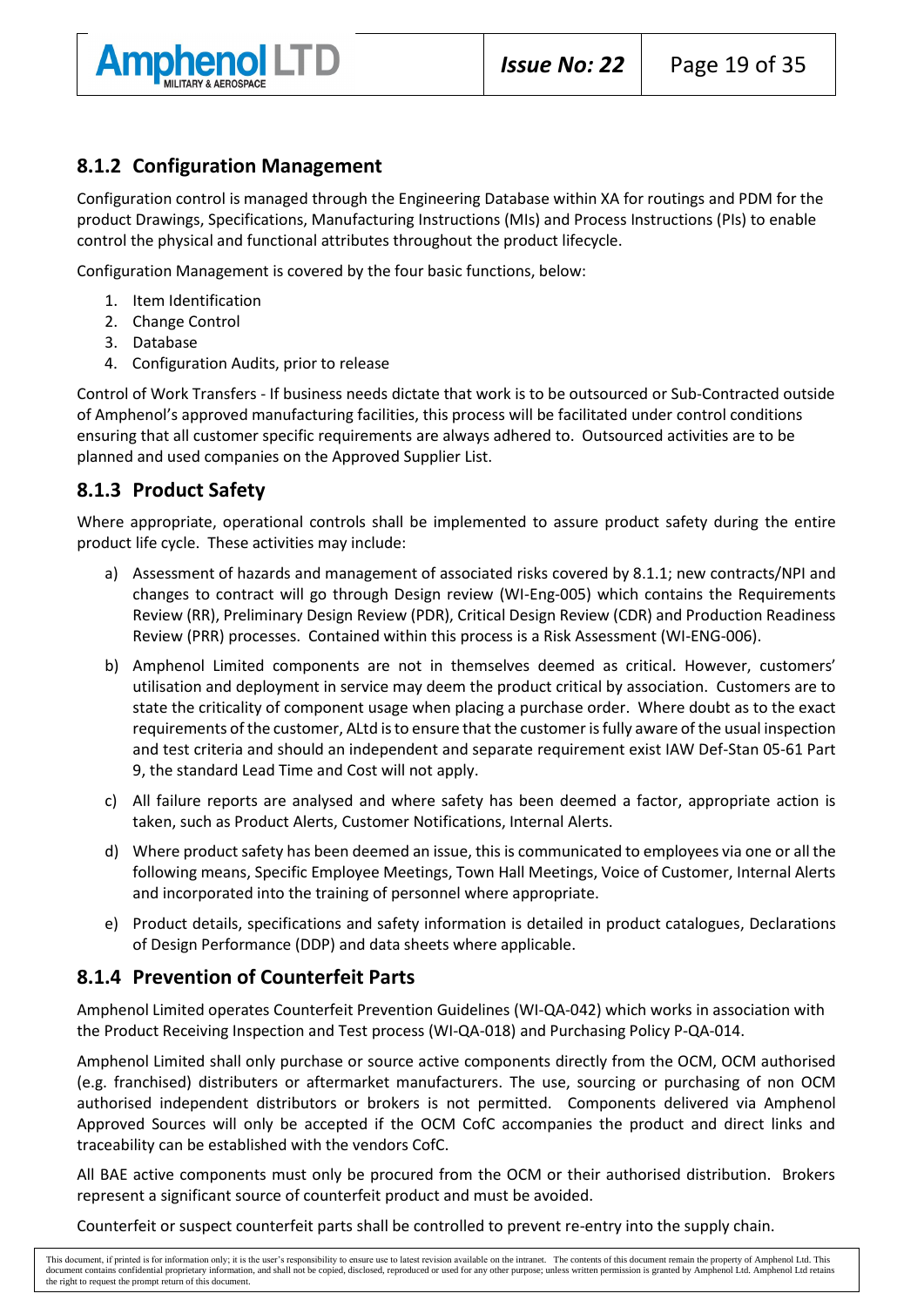

## **8.2 COMMERCIAL PROCESS - Requirements for Products and Services**

APQP Phase 1: Define the Program elicit Customer Requirements and Expectations.

The goal is to capture customer inputs and needs, benchmark data, lessons learned, regulatory requirements, technical specifications, company know-how and strategy into a product concept and realization plan. This includes identification of the high-level technical, quality, and cost targets.

The output of this work includes: Requirements Matrix; Data Pack; Capacity Plan; Design Concept, Cost and Delivery target agreements.

New contracts/NPI and changes to contract will go through Design review (WI-Eng-005) which contains the Requirements Review (RR), Preliminary Design Review (PDR), Critical Design Review (CDR) and Production Readiness Review (PRR) processes. Contained within this process is a Risk Assessment (WI-ENG-006).



# **8.2.1 Customer Communication**

Formal communications channels are initially established by the Commercial Department during NPI discussions. For customers purchasing catalogue parts direct from the catalogue, communication is established through the Customer Services Department. A website is also maintained which provides information relating to the extensive product range company data, supported by an information email system which is always monitored.

More established customers will also benefit not only from their allocated Customer Services Representative, but also an Account Manager, who will handle enquires, facilitate contracts and orders and make regular visits at the customers site.

There is a [RMA@amphenol.co.uk](mailto:RMA@amphenol.co.uk) email as well as [info@amphenol.co.uk](mailto:info@amphenol.co.uk) email for the raising of product complaints or customer returns, as well as seeking advice.

# **8.2.2 Determining the Requirements for Products**

The Commercial Department will take the project lead for all NPI product entering ALtd, and for products that have been deemed to expose the business to increased commercial risk in quality, cost or delivery. A multidisciplinary approach will be used throughout this process to ensure effective communication. This will typically include Design Engineering, Manufacturing Engineering, Quality, Production Staff and Purchasing.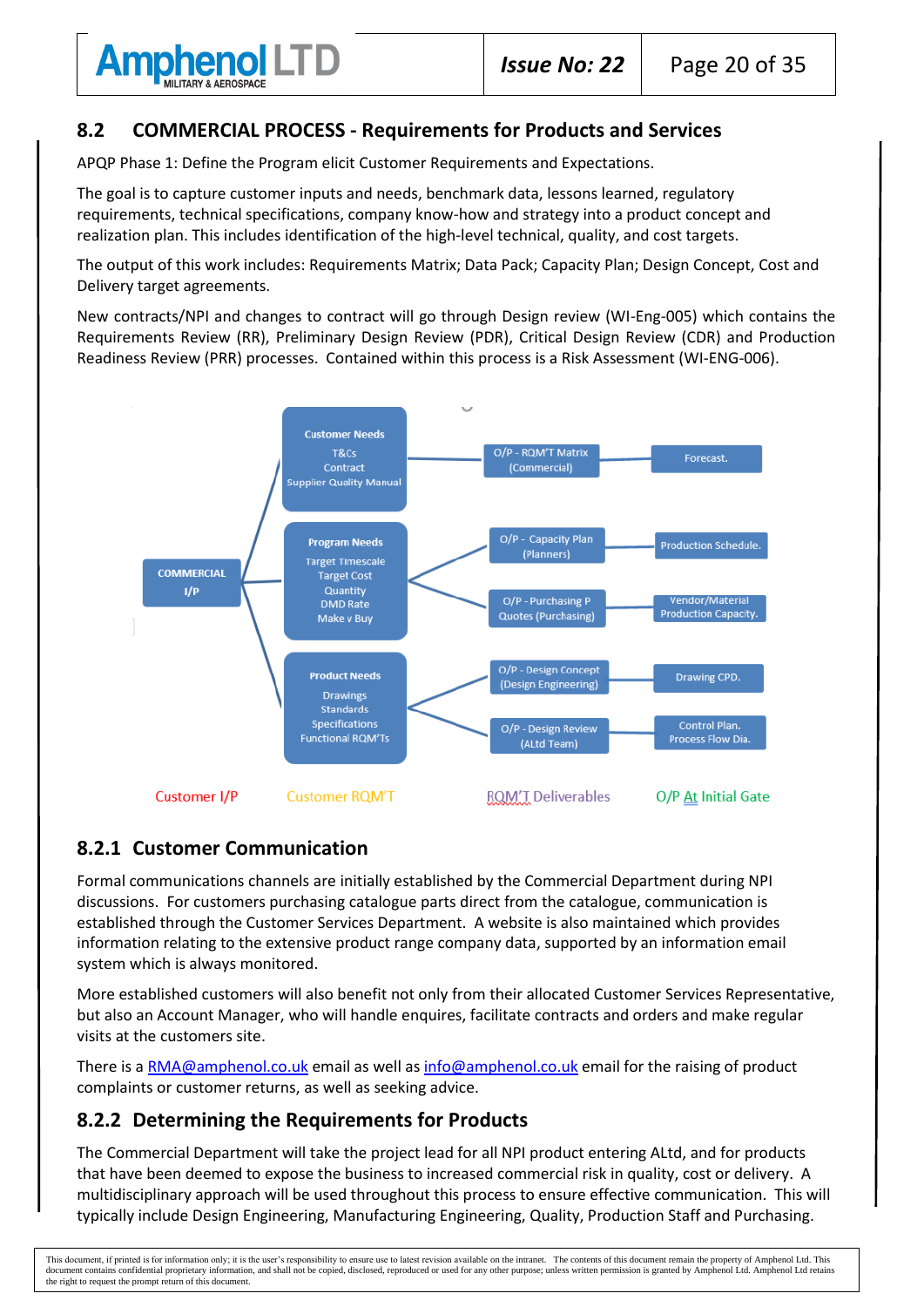

Other stakeholders will be included as appropriate such as Customers and Vendors and other internal departments as required.

The Commercial Department is to identify and review:

- The Needs of the Customer, (Customer, Regulatory and Internal Requirements including special requirements), Supporting Technical Specifications/Approvals, Timescale, Demand Rate, Target Cost;
- Lessons Learned from Previous Designs, benchmark data, current manufacturing capability, reliability data and FRACAS Data;
- Targets for product safety, performance, service life and durability;
- ALtd can meet the claims and specifications of the product it offers.

NOTE: Commercial - Where the customer has not formally specified customer/product requirements, it is up to ALtd to define these requirements, which in most cases will be as per standard product specifications and approvals.

NOTE: Purchasing - It should be noted that a preliminary Sourcing Plan should be instigated in this phase and 'Make v Buy' decisions.

NOTE: Planning - A capacity Plan is to be developed and issued to the customer taking into consideration current capacity, Lead-times and external deliveries.

NOTE: Where a Commercial Lite process is followed, i.e. APQP Phases 2 [Product Design & Development], 3 [Process Design & Development] & 4 [Product & Process Validation] will not be carried out, a PPAP will not be required.

# **8.2.3 Review of Requirements for Products**

ALtd SHALL ensure it can meet the requirements for the products it offers. As such ALtd shall, before committing to supply products to the customer review the requirements and expectations, this will include:

- Requirements specified by the customer, including requirements for delivery;
- Requirements not stated by the customer but necessary for specification or intended use;
- Requirements specified by ALtd
- Statutory and Regulatory requirements applicable to the product;
- Contract or order requirements differing from those previously expressed are resolved and cost and or Leadtime adjusted where required.

NOTE: If upon review ALtd determines that some of the customer requirements cannot be met or only partially met, Commercial Department SHALL negotiate a mutually acceptable requirement with the customer.

Note: Customer Requirements shall be documented and confirmed with customer before acceptance of contract. **Do not commit if ALtd cannot deliver!**

# **8.2.4 Changes to Requirements.**

The above process is designed to ensure fluid communication exists between Customer and Supplier to ensure the right product is delivered On Time, Right First Time, and a degree of flexibility and negotiation is required on both sides to meet the customer requirements and expectations. Once the requirements have been agreed, any further changes to requirements will need to be costed and will impact Leadtime as resource will need to be reallocated.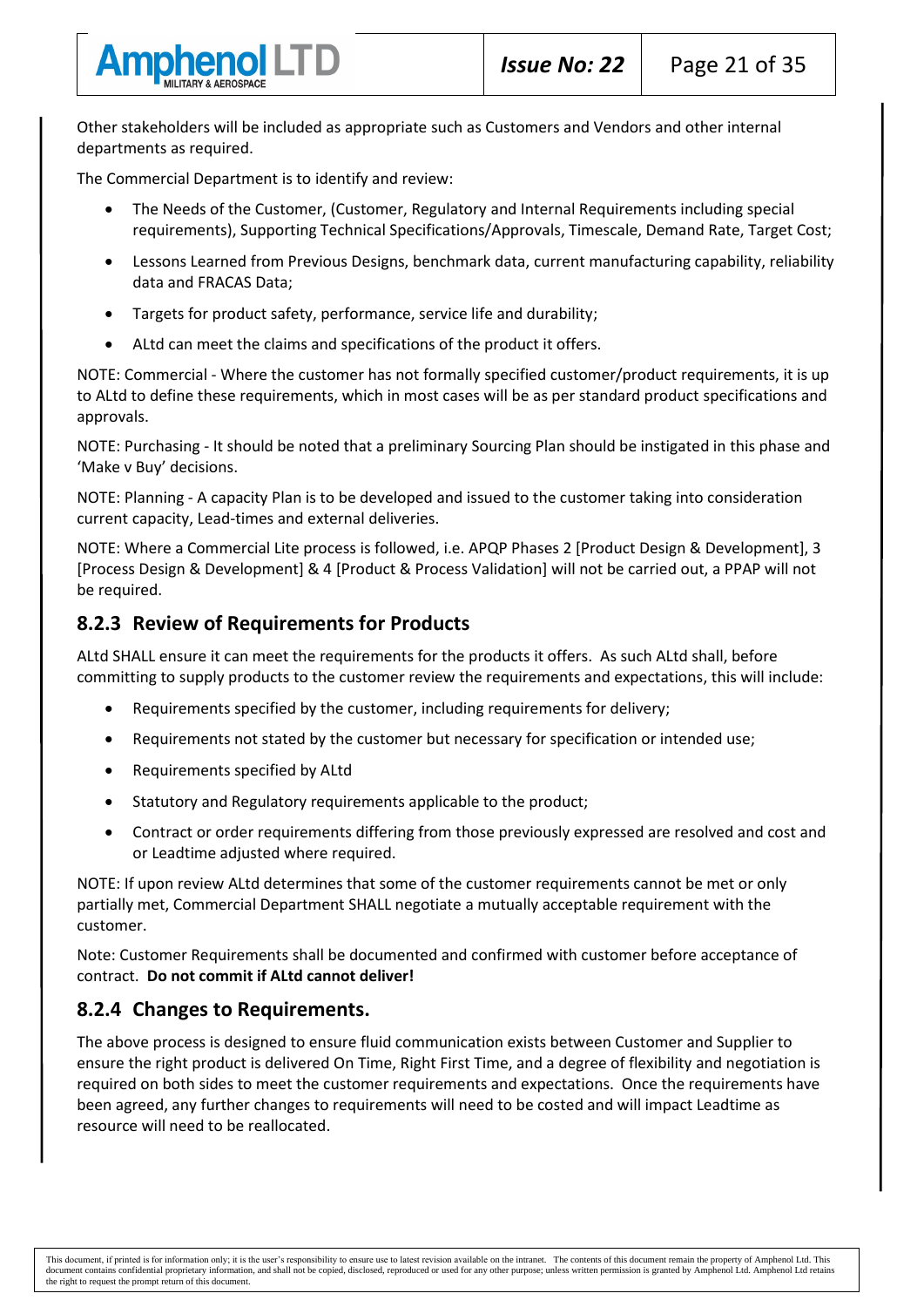

# **8.2.5 Customer Services**

Customer Services are responsible for Commercial-off-the-Shelf (COTS), Modified-off-the-shelf (MOTS) and resale items (catalogue Parts) where reliance on system Leadtime, MRP information and published pricelist is essential to enable orders to be processed within an acceptable timeframe.

COTS parts flagged on MRP system as EREV or PPROD etc or not made for over 2 years and represent some form of risk to the business or customer that needs mitigation before proceeding. A Commercial **Lite** Process will be invoked for these orders under the responsibility of the Commercial Department.

A High-Value/High-Volume COTS/MOTS order may expose the business and customer to increased commercial risk in cost and/or delivery. Values or quantities (yet to be determined) outside normal order quantities are to be highlighted to management as a risk, and action taken to mitigate before committing to the customer order.

#### **Contract Review and Order Processing Process Process Owner: Customer Service Manager**

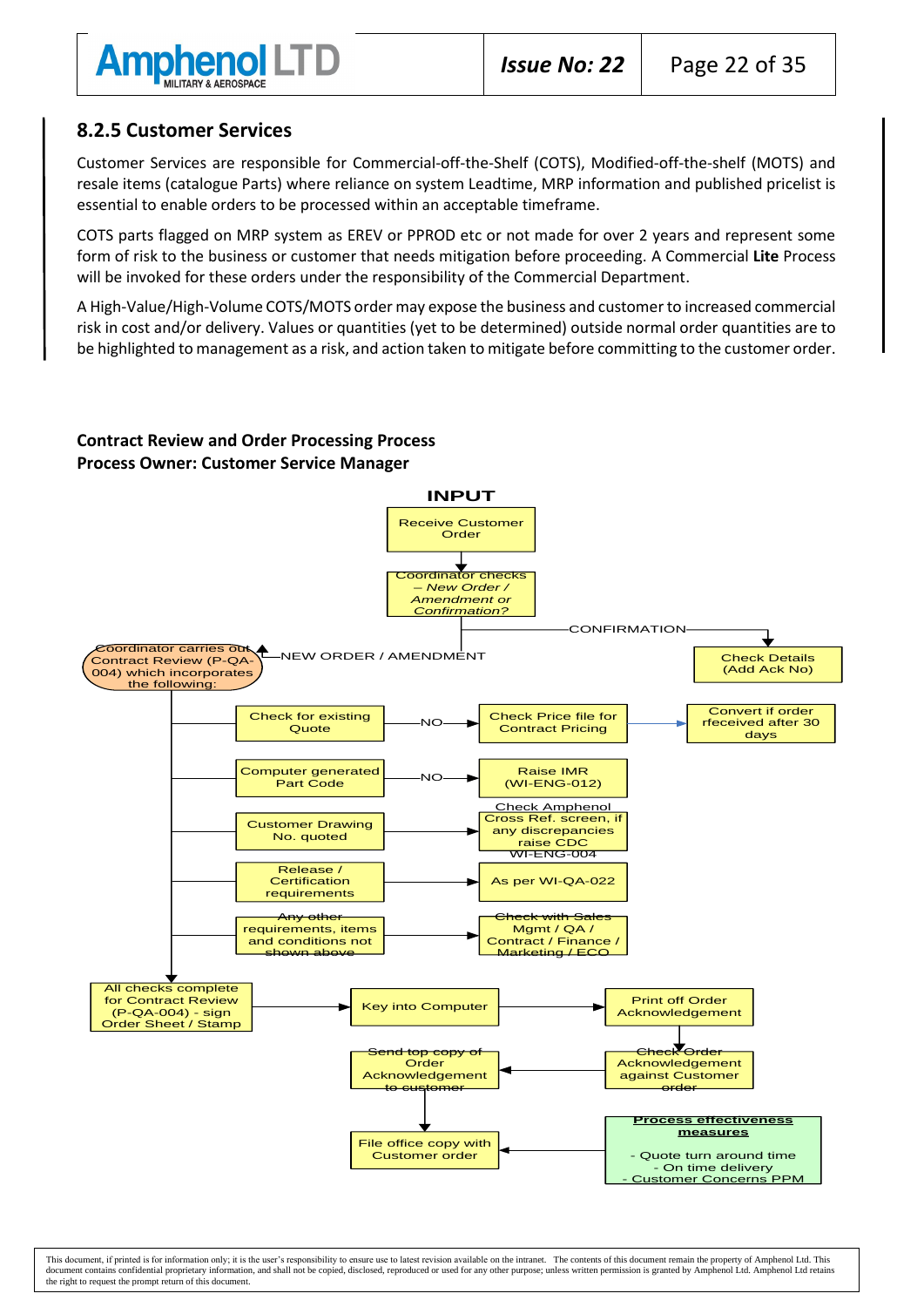

# **8.3 Design and Development of Products – APQP Phase 2**

#### **Determination of Requirements Related to the Product**

Prior to the acceptance of a contract the customer requirements are defined and communicated to the responsible or affected functions e.g.

- Project Management
- Design Engineering
- **Operations**
- Quality Assurance
- Sales & Marketing
- Continuous Improvement
- FOD prevention. Training and awareness of all employees.

In order to ensure proper documentation of all requirements and importantly to determine if they can be met.

#### **Review of Requirements Related to the Product**

The scope of work and all customer requirements and associated risks are fully understood and if necessary, clarify with the customer.

Any discrepancies between the contract and the order are resolved before acceptance of the contract.

#### **Design**

Where components, products or systems are required, and are outside the scope of our standard products they will be subjected to our design process. All new designs are subjected to final sign off approval prior to release to production. This approval for product released is dependent on sign off and approval by the Quality Assurance and Operations.

#### **Process Flow Chart: Design Process Owner: Technical Director**

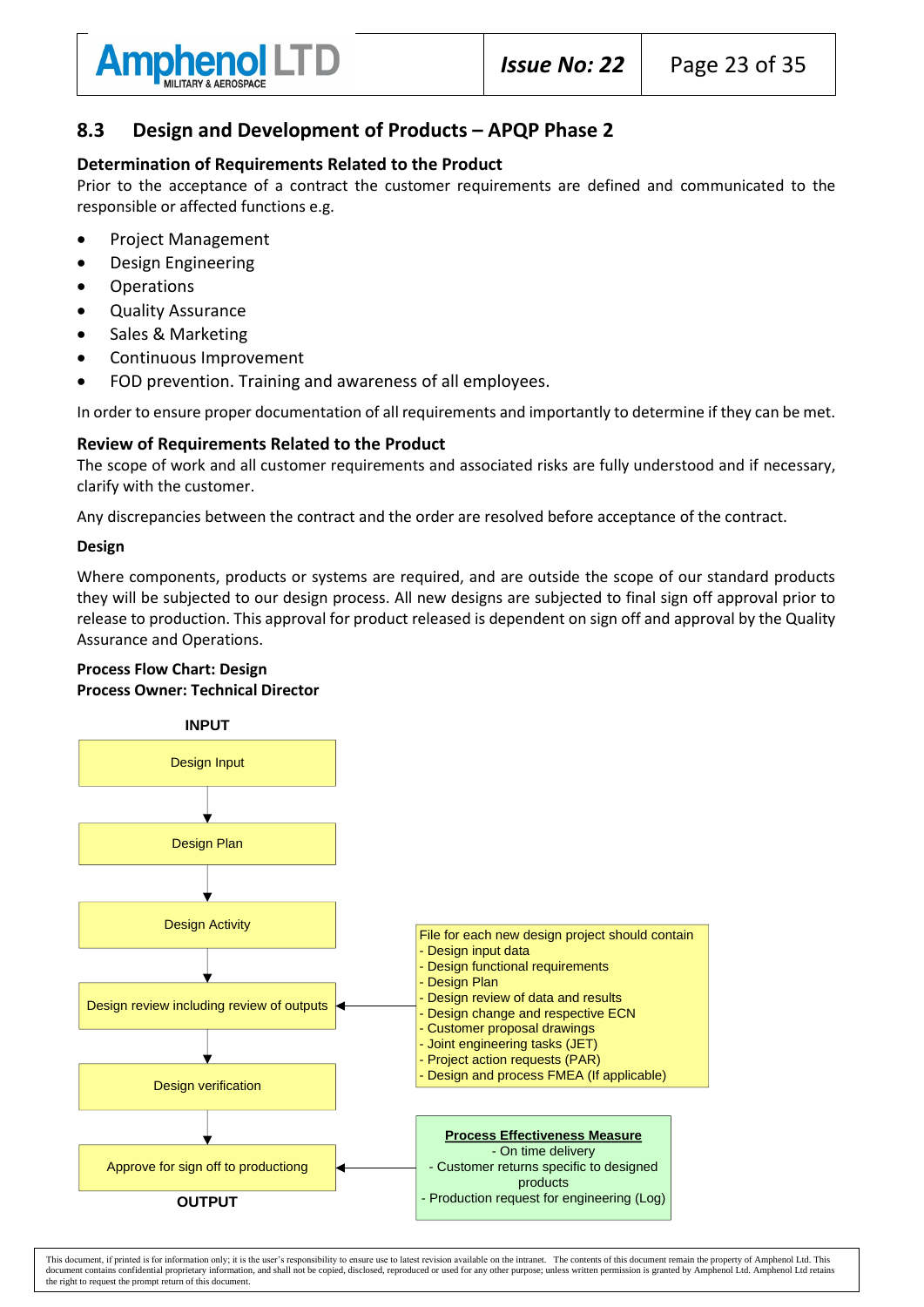

## **8.4 Control of Externally Provided Processes, Products and Services**

#### **Purchasing**

Sub-contractors and suppliers will be selected on the basis of cost, delivery, technical competence and including their ability to meet and maintain quality requirements in accordance with pre-defined criteria, this criterion is defined by both commercial and quality assurance departments

Before a new sub-contractor is used for the purchase of goods, material or service, they will be fully evaluated to establish suitability. Raw material will not be sampled nor will separate approval testing be undertaken on delivery, as the nature of the product is not structural, not under high tensile loads nor causing a direct safety issue. Material certification, data sheet and CofCs will suffice. Any critical or safety features provided by these products a functional based on the finished product, therefore approval testing and in process testing is deemed suitable.

Existing suppliers will be evaluated on an ongoing basis, to ensure development and improved performance,



#### **Process Flow Chart: Purchasing Process Owner: Purchasing Manager**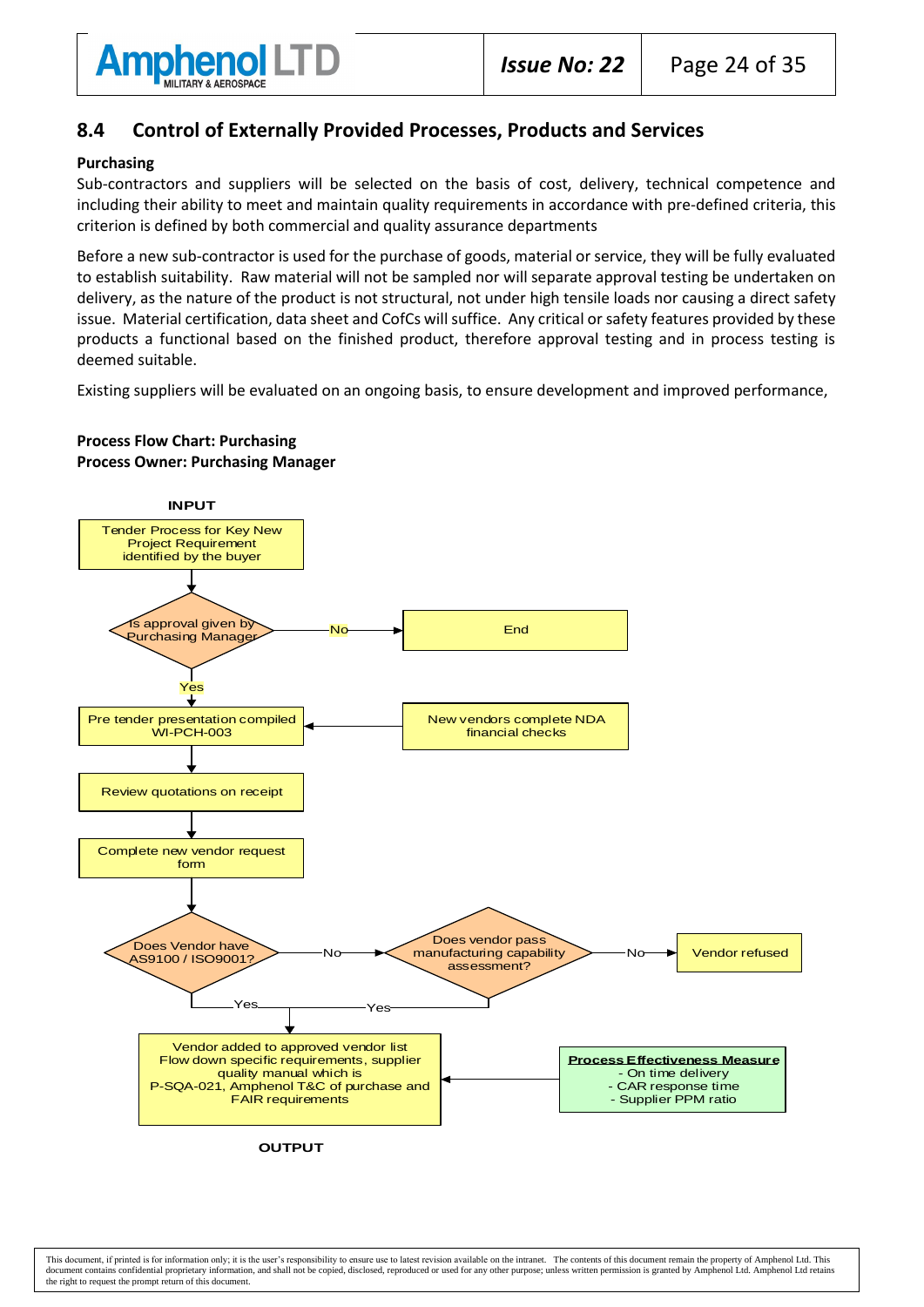

## **8.5 Production and Service Provision**

Processes for the manufacturing, inspection, verification test are identified and carried out under controlled conditions to ensure the quality of product and services.

Documented procedures defining these processes are provided by means of drawings, specifications, workmanship standards, process and manufacturing instructions.

Inspection and test is conducted at specific points during the manufacturing process.

Manufacturing routers provide evidence that all manufacturing and inspection/verification operations have been completed. Controlled conditions also include as applicable:

- Accountability of products in production (e.g. part quantities, split orders, non conforming product)
- Provision for the prevention, detection and removal of foreign objects.
- Human Factors Implementation of actions to prevent human error.

#### **Note on Special Processes:**

• Amphenol Limited operates the Plating Shop for its own internal use for surface finishes developed and approved in connector manufacture. ALtd do not offer plating services to any customers. As such ALtd will comply with all legislation, but do not intend to certify to NADCAP.

#### **8.5.1 Product Process Verification**

A representative item from each production run is used to verify that production process & documentation can maintain product quality.  $1<sup>st</sup>$  Offs and where required ISIRs are used to verify conformity.

First article inspection is performed in compliance to AS9102

## **8.5.2 Identification and Traceability**

Amphenol Limited maintains the identification of the product by way of coding product with a unique Amphenol Whitstable reference 'AMB' in addition to part description and week of manufacture.

Traceability is maintained to unique batch number referencing for example, unique serial numbers, date codes and part descriptions to determine the source of material used to build the product.

Appropriate records are maintained for the retrieval of the traceability of delivered/manufactured product.

# **8.5.3 Customer Property**

All customer property shall be identified verified and stored in a manner so as not to cause any deterioration or compromise its intended use.

Customer property is also the provision of intellectual property including but not limited to:

- Drawings
- Specifications
- Electronic data

All Documents, Records, gauging, stamps or other customer supplied products is to be returned on notification from the customer or when business with the customer has ceased.

## **8.5.4 Preservation of Product**

The movement, protection and identification of materials is the responsibility of the relevant departments where material reside, this responsibility includes the safe handling and protection of materials and products during transfer between departments.

Secure storage is provided for the isolation and protection of materials and goods pending use or despatch. At regular intervals stock levels are assessed for accuracy along with deterioration where appropriate stock rotation shall apply.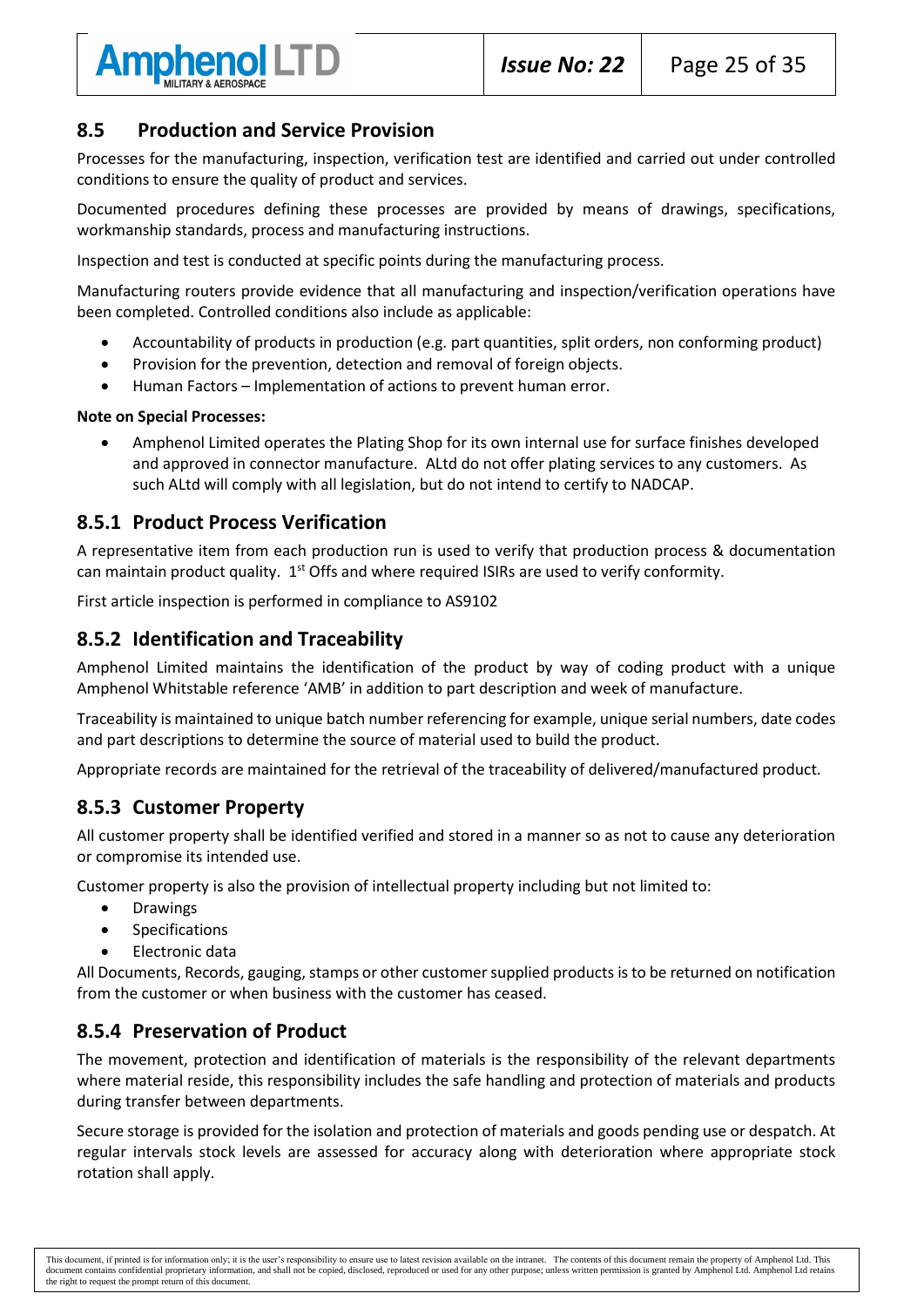

All goods despatched by the company are suitably packed to withstand all expected commercial handling conditions enroute, packaging for protection during transportation and storage is to be considered during the Design Review PRR process.

Where there is contractual packaging requirement this will be met during contract review.

# **8.5.5 Post-Delivery Activities Warranty & RMA**

ALtd Shal meet post-delivery activities associated with its products and customer contracts.

In all instances where Amphenol becomes aware of a product non-conformity, it will endeavour to alert its customers at the earliest opportunity, usually in 24 hours or receiving evidence.

ALtd standard catalogue part warranty is 6 Months, except where separate contacts have been agreed and signed that extend this requirement. Items outside warranty will not be accepted back for replacement or repair, unless there is a clear non-conformity made during manufacture and the product is unused and traceable.

All products being returned for investigation are to be returned by requesting Return Material Request (RMA) on email a[t RMA@amphenol.co.uk](mailto:RMA@amphenol.co.uk) and an RMA number will be issued for the return of product and an entry made in the FRACAS - Failure Reporting and Corrective Action System.

# **8.5.6 Control of Changes – Source Change**

The standard requires that that all changes SHALL be controlled for production, to the extent necessary to ensure continuing conformity with requirements.

The following personnel are required to approve proposed changes:

- Critical features affecting Fit Form or Function Quality Manager and Design Engineering Manager.
- Process Changes Quality Manager and Manufacturing Engineering Manager
- Purchasing Source Change Quality Manager, Design Engineering Manager and Purchasing Manager.
- Where products are 'Sealed Route' by either customer drawing, CPD, contract or Approval Body (Mil, JN, PAN, ESC) the customer or approval body must be informed before the change takes place and their approval obtained.

NOTE: Due to the governance and due diligence required for aviation product, source changes are required for sealed route product. Where it is deemed approvals may have been affected, product reapproval may be required. As such Source change of Sealed Route product should always be considered as a long-term process, instigated for the product family and not just an individual item, as the process will inevitably incur lengthy delays and considerable cost.

Due to the severity and adverse consequences of violating regulatory or contractual obligations, all proposed source changes that affect QPL product are to be process through the AMAO Group General Manager and AMAO Group Legal Counsel IAW Amphenol Memorandum from AMAO Legal Counsel. (Copy \\STORAGEB\Public\_Share\Q A\QMS\Quality Manual\Quality Memorandum).

ALtd is to retain documents of any such changes approved.

A Last Article Inspection (LAIR) before source change (where production continuous) and First Article Inspection (FAIR) would be the minimum requirements to verify such changes.

## **8.6 Release of Products**

Release of Products refers to both internal and external customers. Certification of an operation or a CofC signifies that all product requirements have been met. Release to internal or external customer SHALL not proceed until all manufacturing operations and testing has been satisfactorily completed and certified. ALtd SHALL retain such documented information with traceability to the person(s) authorising the release.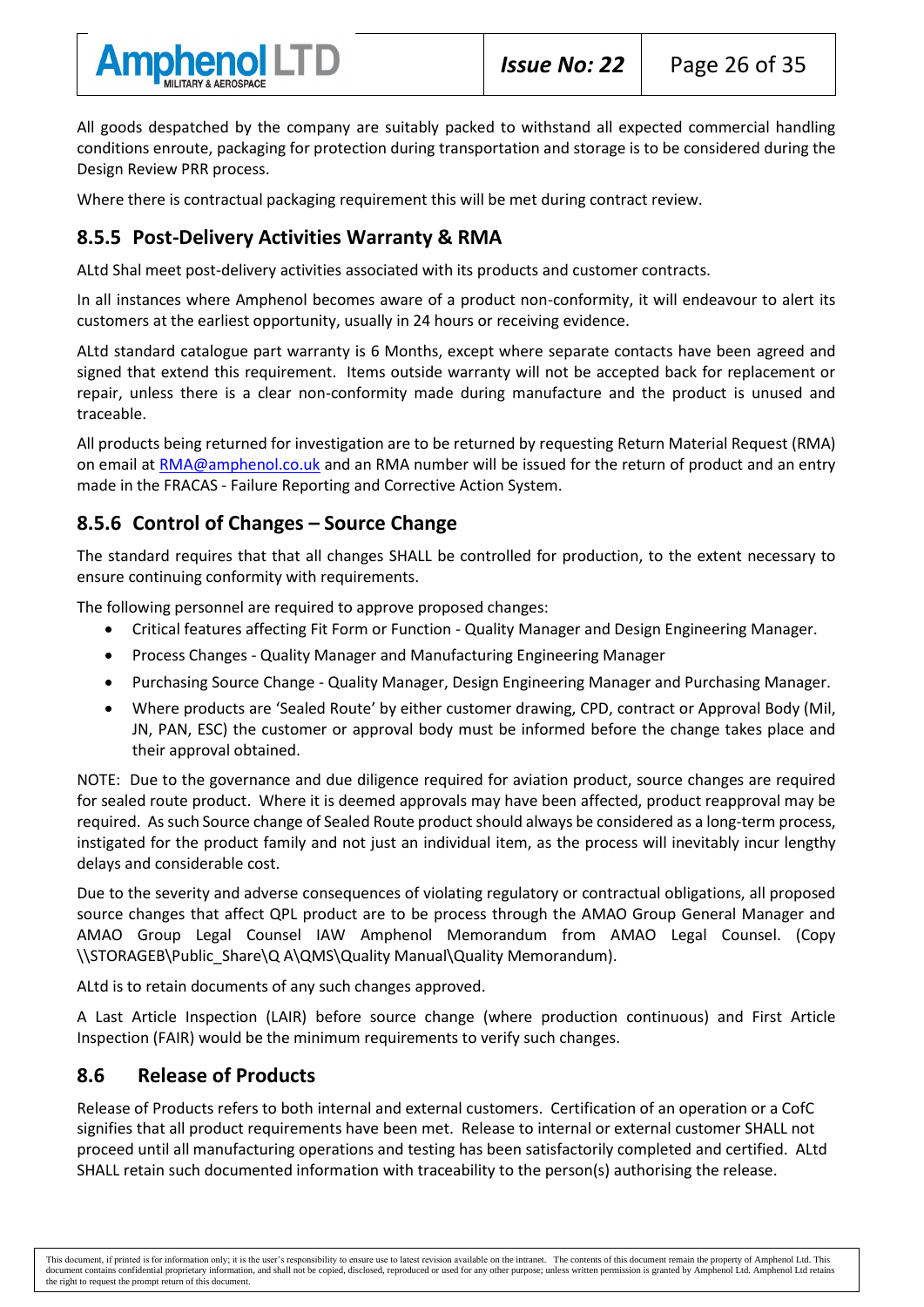• Mandatory requirement to Print Name, Employee Number and sign on 1st entry made by any individual on a Router. Further entries on the same routing can be either signature or employee number.

**Amphenol LTD** 

- All trainees and personnel not authorised to work unsupervised SHALL have their signature countersigned by their supervisor. The supervisor is signing to ensure the trainee has carried out their work using the correct instructions, processes, tooling and their work has been fully inspected and compliant to specification, drawings and build documentation.
- All Individual Operations (Ops) SHALL be individually certified; numerical activities within an Op may be bracketed. Brackets must never carry over the page; new signature/number SHALL be added on the new page.
- All operators SHALL sign for work completed, it is a serious offence to falsify legal traceability documentation or deviate from the operations prescribed.
- Authorised person carrying out the final inspection SHALL is to do so IAW the mandatory requirements of WI-OPS-002.



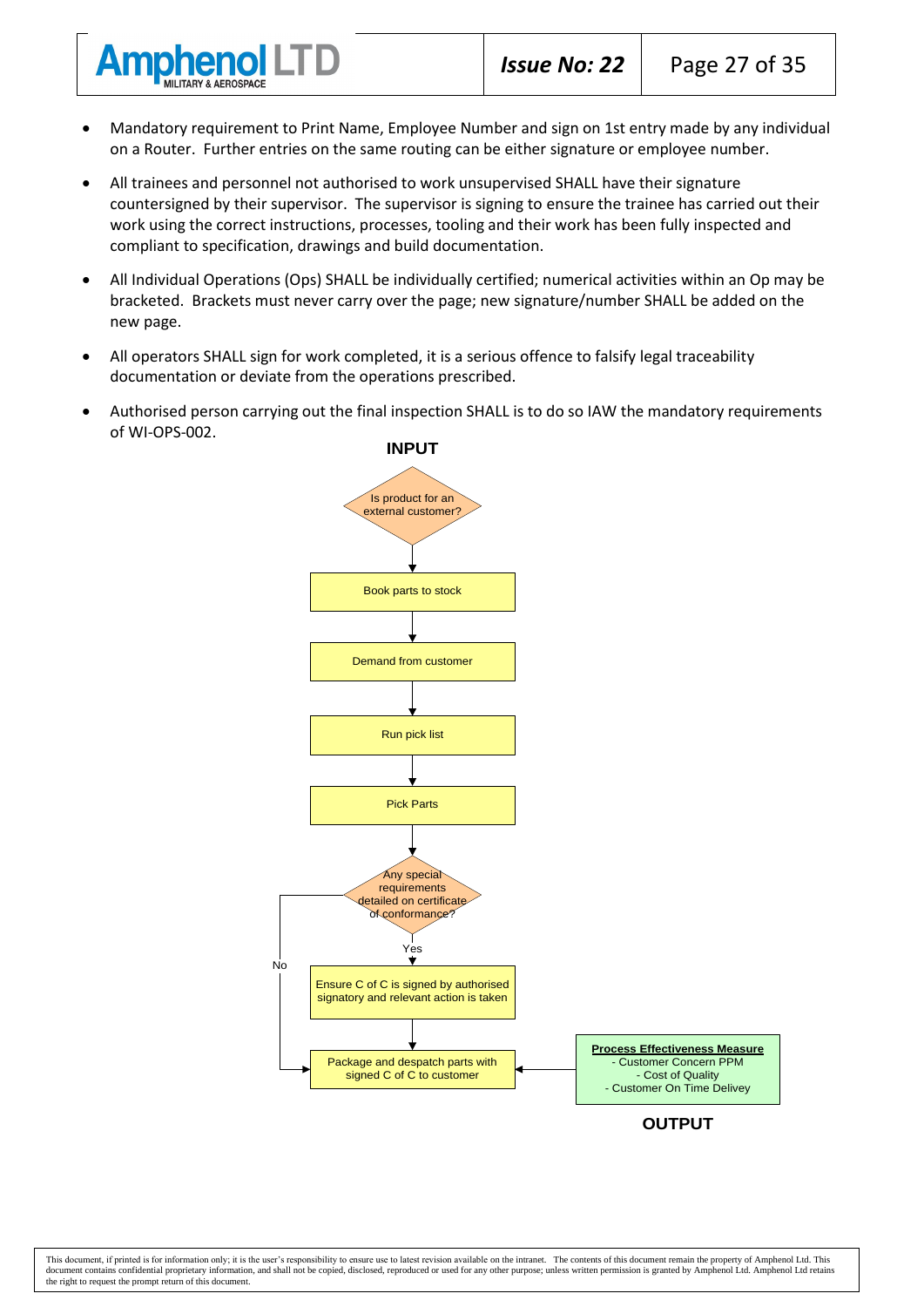

# **8.7 Control of Non-Conforming Product**

The standard requires that any product that does not meet the requirement of the customer order, drawing or specification are identified and controlled to prevent their unintended use or delivery.

For this purpose, ALtd have QC locations. Feeder Cell and Assembly have Red shelving separated from their product workbenches and given a QC location number. Product suspected of any non-conformance, shortage or problem is to be transferred to one of these locations to prevent its unintended use. If a non-conformity is confirmed it will be moved into Bonded QC locations (QC15), ME location QC25, transferred to a rework or scrapped.

Non-conforming goods received from a supplier are clearly identified and segregated with QC documentation being raised to record the nature of the fault and to accompany the goods back to the supplier.

Internal and Customer Non-Conforming parts are documented on the FRACAS system.

#### **9 PERFORMANCE EVALUATION**

#### **9.1 Monitoring, Measurement, Analysis and Evaluation**

#### **Control of Monitoring and Measuring Devices**

All equipment within the company that is used for the purpose of test and measurement is subject to a periodic test of its accuracy. All equipment is therefore maintained to a known standard with records for each piece of equipment being maintained by Test House.

The frequency of calibration is defined within the database of records for each piece of equipment. The system is worked so as not to allow any piece of equipment to be out of calibration.

#### **Monitoring and Measurement of Process**

Amphenol Limited processes are monitored to ensure their continuing ability to achieve planned results. If planned results are not achieved corrective action is taken.

In the event of process nonconformity, appropriate actions are taken to correct the non-conforming process, evaluate whether the process non conformity has resulted in product non conformity, if this is the case then the relevant remedial action is taken in accordance with Amphenol Limited non-conformance control and corrective and preventative action process.

#### **Monitoring and Measuring of Product**

The extent and sequence of inspection and tests are specified in documented procedures, including process and manufacturing instructions in order to demonstrate that specified requirements are met. The amount and nature of the inspection or test required is completed to ensure that the specified requirements are met.

Sampling inspection in accordance with statistical sampling plans may be used when required.

## **9.1.2 Customer Satisfaction**

ALtd SHALL monitor customers' perceptions to which their needs and expectation have been fulfilled.

ALtd is a complex organisation with an extensive range of product sold to a diverse customer base utilising eclectic assortment of contracts, POs, direct sales and direct ship methods. As such monitoring customer perceptions is challenging.

ALtd monitors its Customer Satisfaction by monitoring Customer PPM, Customer Complaints and corrective action requests (FRACAS Raised), OTD and Customer Supplied Vendor Performance Data where supplied along with Key Account customer meetings.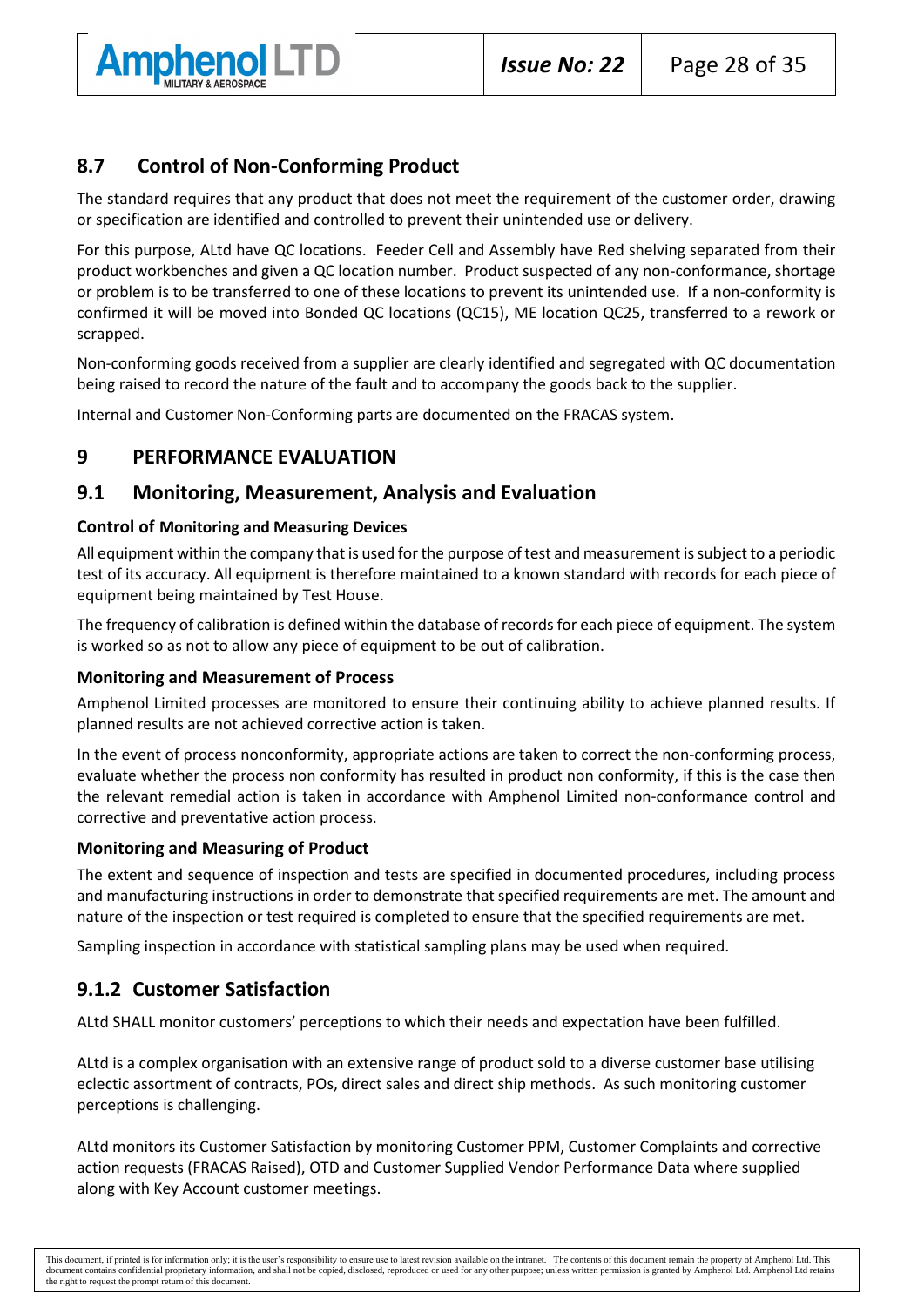

#### **Measurement Analysis and Improvement Model**



#### **9.2 Internal Audit**

The Quality Manager is responsible for ensuring that the requirements of the Quality Management System are effective and implemented. Audits will be planned on the internal Audit Schedule, the aim to cover every product Value Add area within the business in a 3-year period more frequently where appropriate. This allows more flexibility to focus on changes, current issues and continual product changes or dormancy of production cells.

Audits are carried out IAW Departmental Checklist with reference to the latest AS9100 standard and Amphenol Limited's Business Management system (BMS). The aim of the checklist is to provide guidance for the auditor to ensure minimal time is spent on administration and report writing with maximum time focused on the audit and auditee. Reporting of audits will be on a Turtle Diagram as required.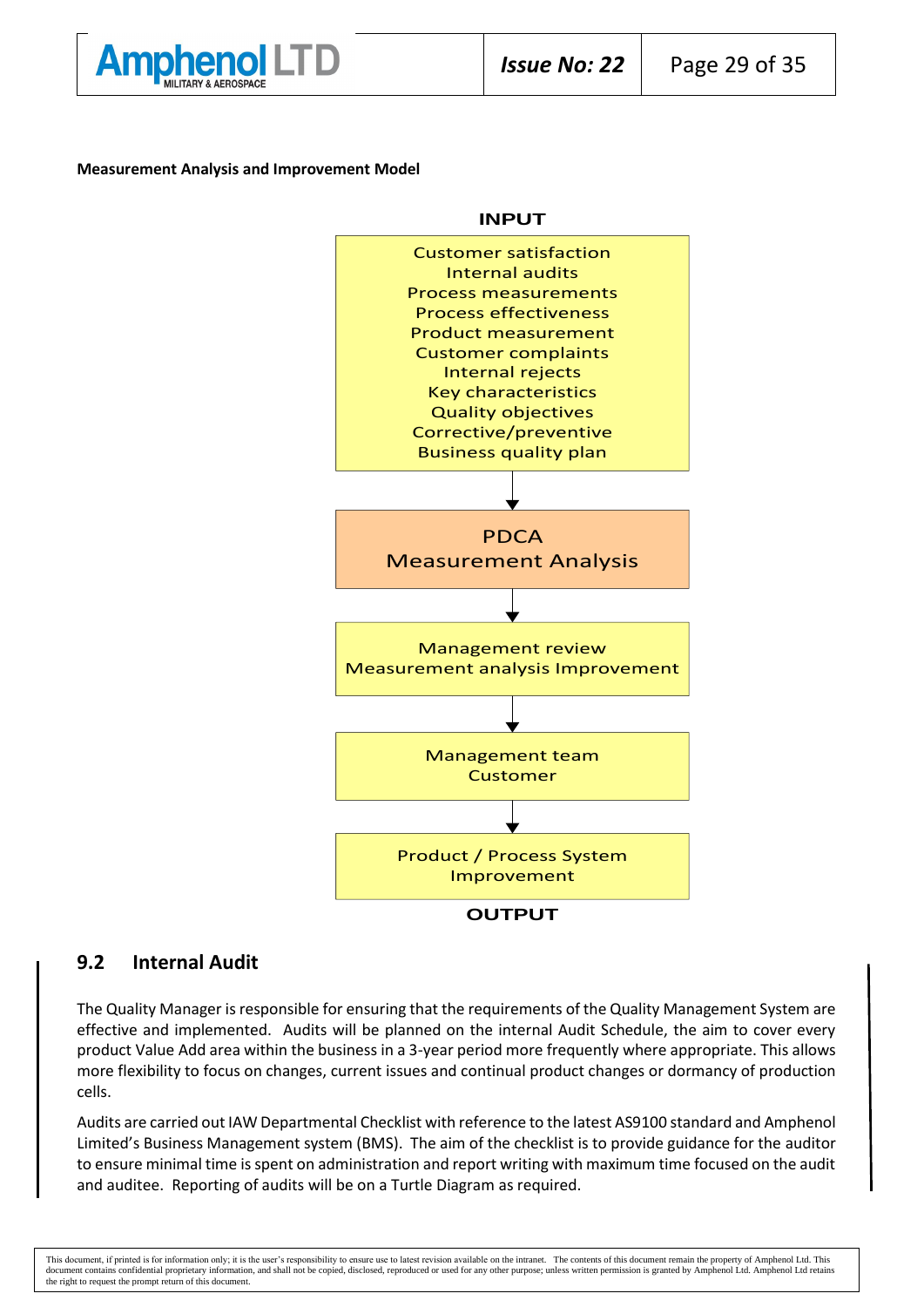

The audits will take into account the company quality management systems and the requirements of BS EN ISO 9001: 2016 and AS9100 Rev D. The Audit shall take a process approach with the scope based around the process and controlling documentation. With the output objective of process-based improvements via the identification of non-conformance or opportunities for improvement.

Auditors shall be competent Internal audit practitioners and have appropriate knowledge of ISO9001 and AS9100 standards appropriate to their auditing scope.

#### **Internal Audit Model**



#### **9.3 Management Review**

#### **Management Review**

The Senior Management Team reviews the organisation's performance against the Strategic Plan in the weekly Ops Review. The main point of this review is to monitor Limited's performance against the Strategic Plan in terms of Production Amphenol Limited's Key KPIs published on Qlik.

An annual Quality Management Review of the Business Management System is to be carried out. Where specific concerns arise through other management reviews, these may be carried out on a more regular basis. Each review shall have a risk-based thinking approach and consider process inputs and subsequent output of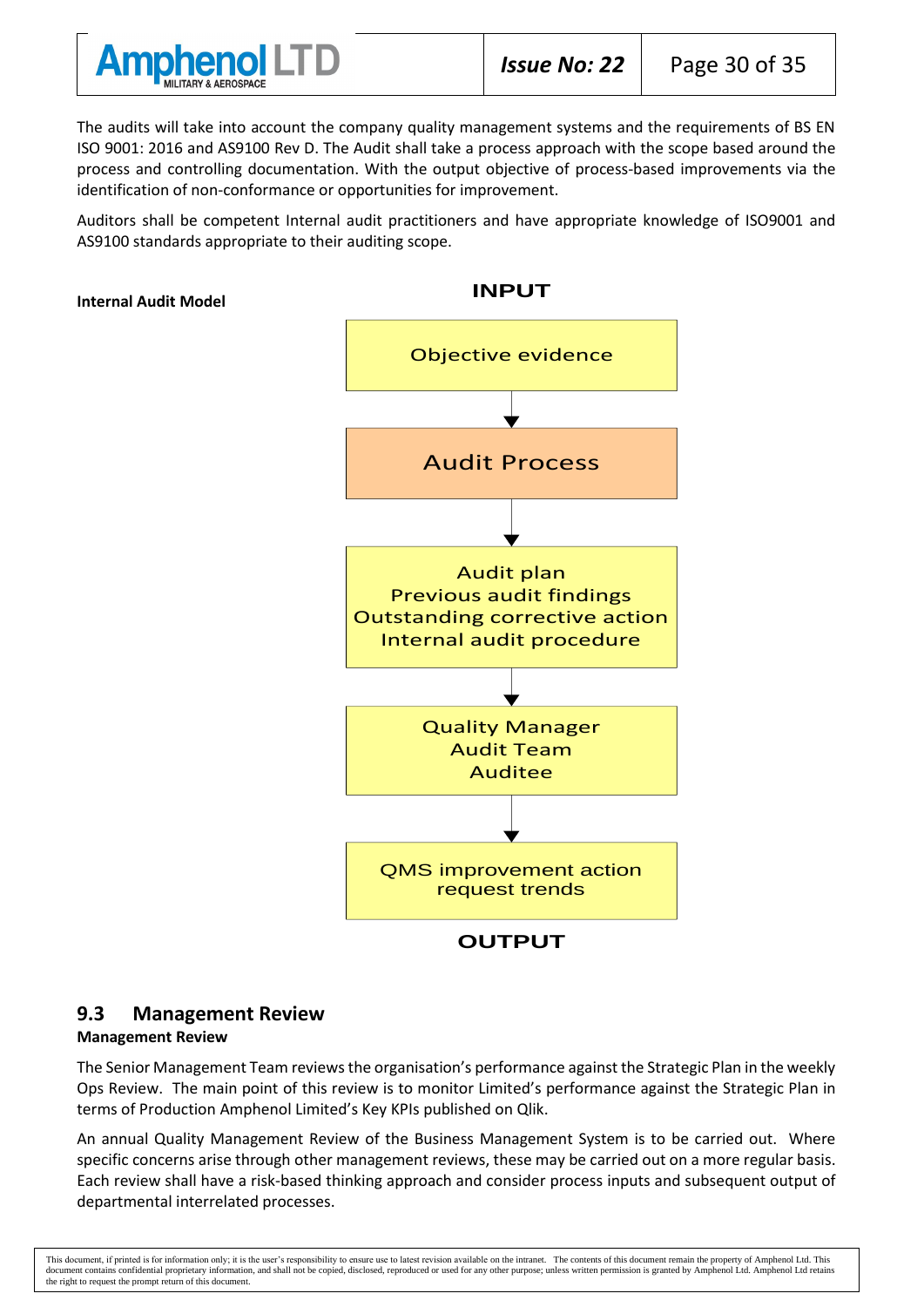

The BMS Review takes place on an annual basis and is attended by the Senior Management Team (SMT) and the Leadership Team. Its purpose is to review the continuing effectiveness and ensure alignment with the strategic direction of the company.

Additional reviews can take place at the discretion of the Quality Manager.

Amphenol Limited is to retain minutes of the meeting as evidence of results of the meeting.

#### **Management Review Model**

#### **Management Review Inputs**

Status of Actions from Previous Management Review

Changes in external & Internal issues relevant to the BMS

Performance and Effectiveness:

- Customer Satisfaction and feedback;
- The extent to which quality objectives have been met;
- Process Performance and Product Conformity;
- Non-conformity and Corrective actions;
- Monitoring and measurement results;
- Performance of external providers;
- On Time Delivery performance;
- Adequacy of resources;
- Effectiveness of actions to address risk and opportunities;
- Opportunities for improvement.

#### **Management Review Outputs**

- Effectiveness of actions to address risk and opportunities;
- Opportunities for improvement;
- Changes to BMS:
- Resource needs:
- Risks Identified.

## **10 CONTINUAL IMPROVEMENT**

#### **10.1 General**

The General Manager along with the company's Leadership Team is committed to the activity of continuous improvement. This can take the form of audit results, corrective/preventative actions, analysis of data, Zero Defects Initiatives, BOS Observations etc to improve current process or drive key objectives out Management and strategic reviews.

Key to the organisation is the effective use of measurement and analysis and Improvements, this is achieved via the identification of Objectives and targets along with key performance information. There is also a projects file [\\STORAGEB\Public\\_Share\Q A\Continual Improvement\Projects](file://///STORAGEB/Public_Share/Q%20A/Continual%20Improvement/Projects) containing improvement projects aligned with strategic objectives.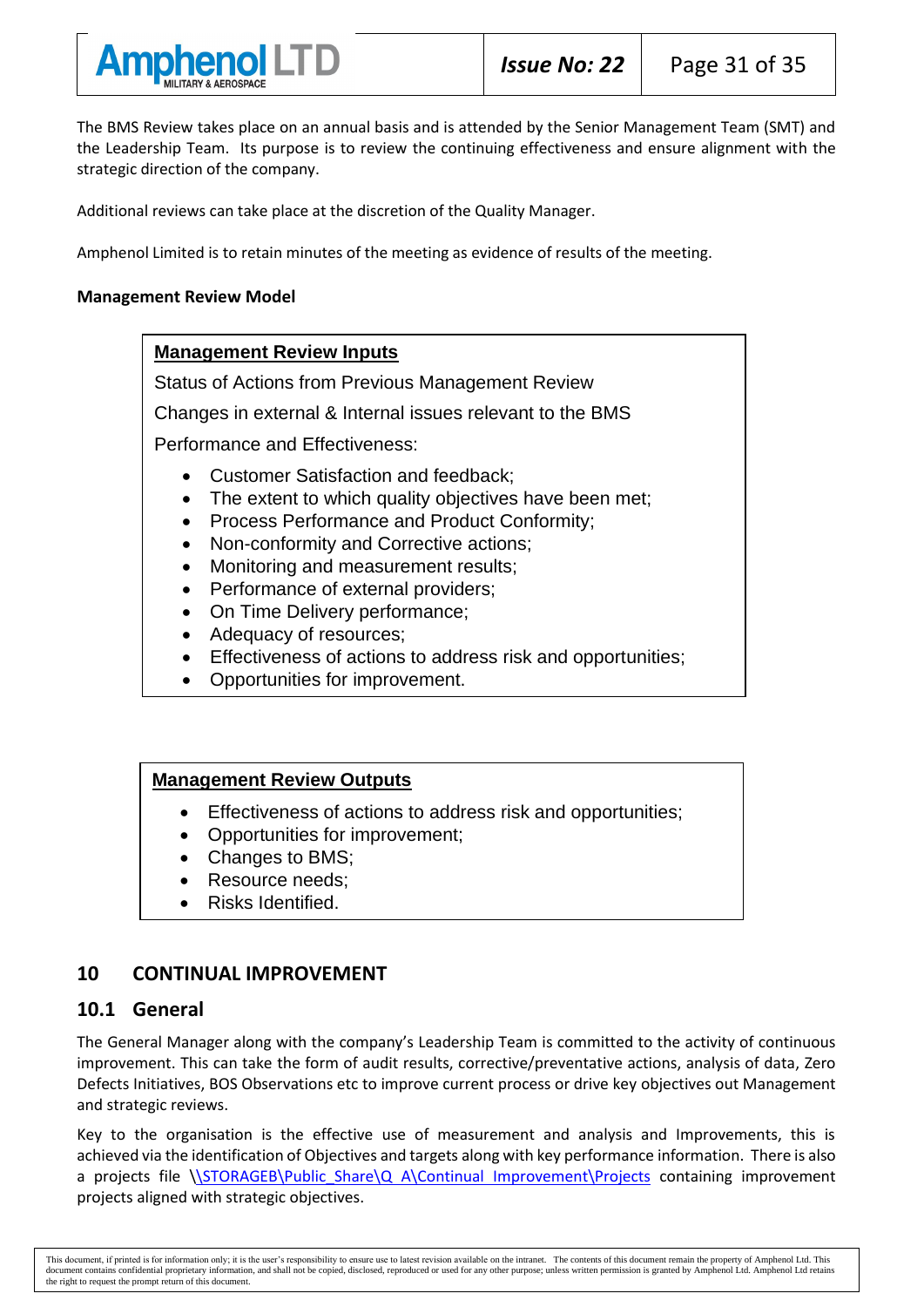

This activity is summarised in the list and process model below:

- Customer satisfaction
- Conformance to product requirements
- Characteristics of processes, product and trends
- Suppliers performance
- **Business objective improvement**
- Continuous Improvement

This list is not limited. See process model below:

#### **Continuous Improvement Model**



#### **10.2 Non-Conformity and Corrective Action**

Amphenol Limited have established a corrective and preventative action system used for the recording and analysis of quality related problems to determine trends and root cause of non-conformances.

The system is used for the tracking of corrective and preventative actions in order to measure effectiveness.

Corrective/preventative action may be because of internal, customer system or product audits, customer and internal reject or the results of the management review.

Amphenol will ensure that all products in the value stream affected by the concern will be identified and actioned in accordance with Amphenol corrective and preventive action procedures.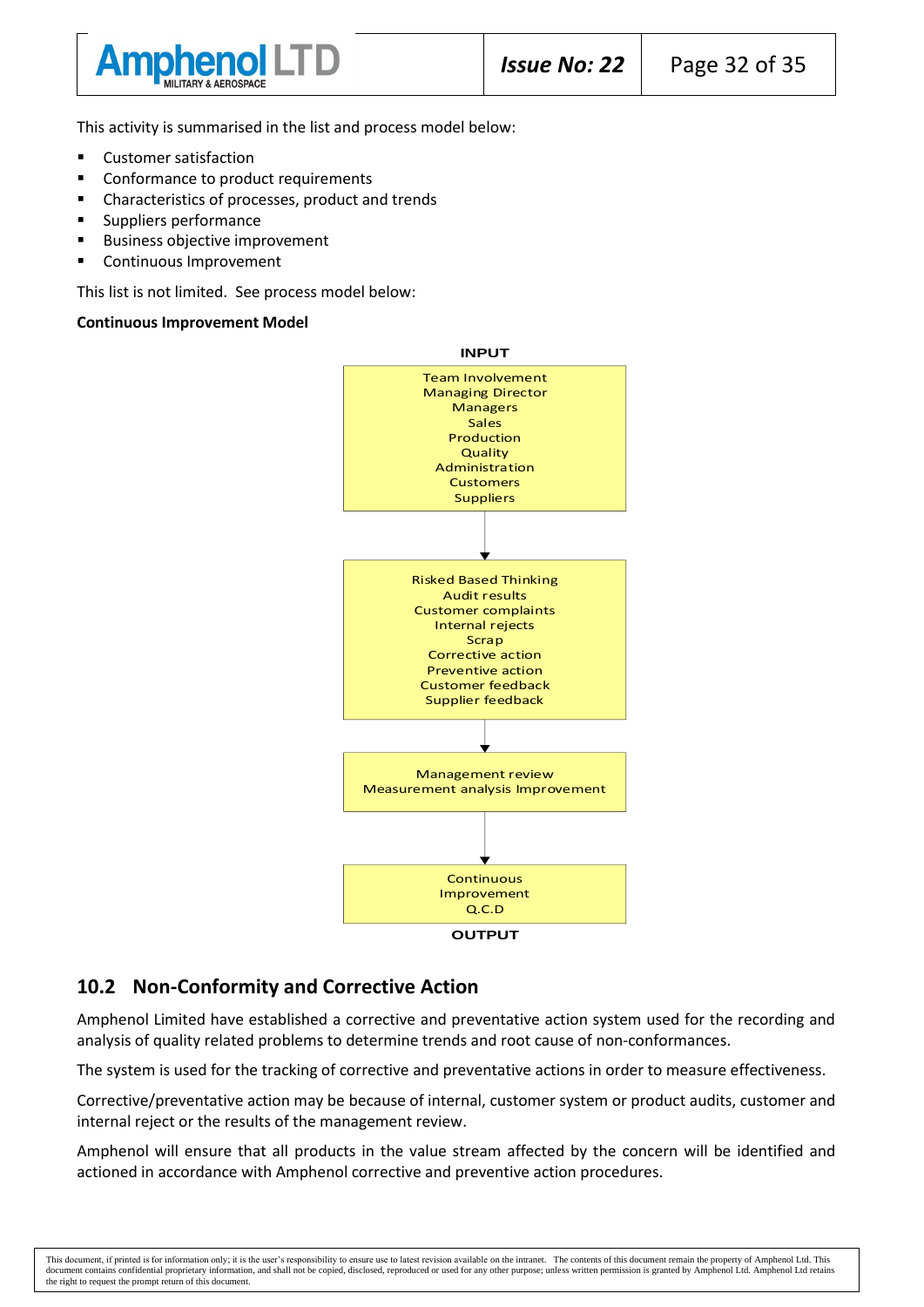

#### **Corrective Action**

Requests for corrective action can be in the form of:

- Audit non-conformance reports
- Supplier quality corrective action request
- Customer return note
- Internal/external Fracas report

These maybe submitted to the process owner or supplier for the identification of root cause to initiate the appropriate corrective action.

The originator ensures that the necessary corrective action request is in place ensure that the corrective action request is closed in a timely manner.

Routine quality activity centre held where status of corrective action reviewed escalation invoked to senior management team if corrective action is not actioned appropriately

#### **Preventative Action**

Non-conformances are analysed to determine the preventative actions needed, this analysis may include a review of dispositions of non-conforming batches, operations during internal and customer audits, internal and customer rejects.

The depth of this analysis is dependent upon the criticality of the non-conformance in relation to quality, cost, delivery and safety. Relevant information on preventative actions taken may be submitted for the management review process.

#### **Corrective/Preventive Action Model**

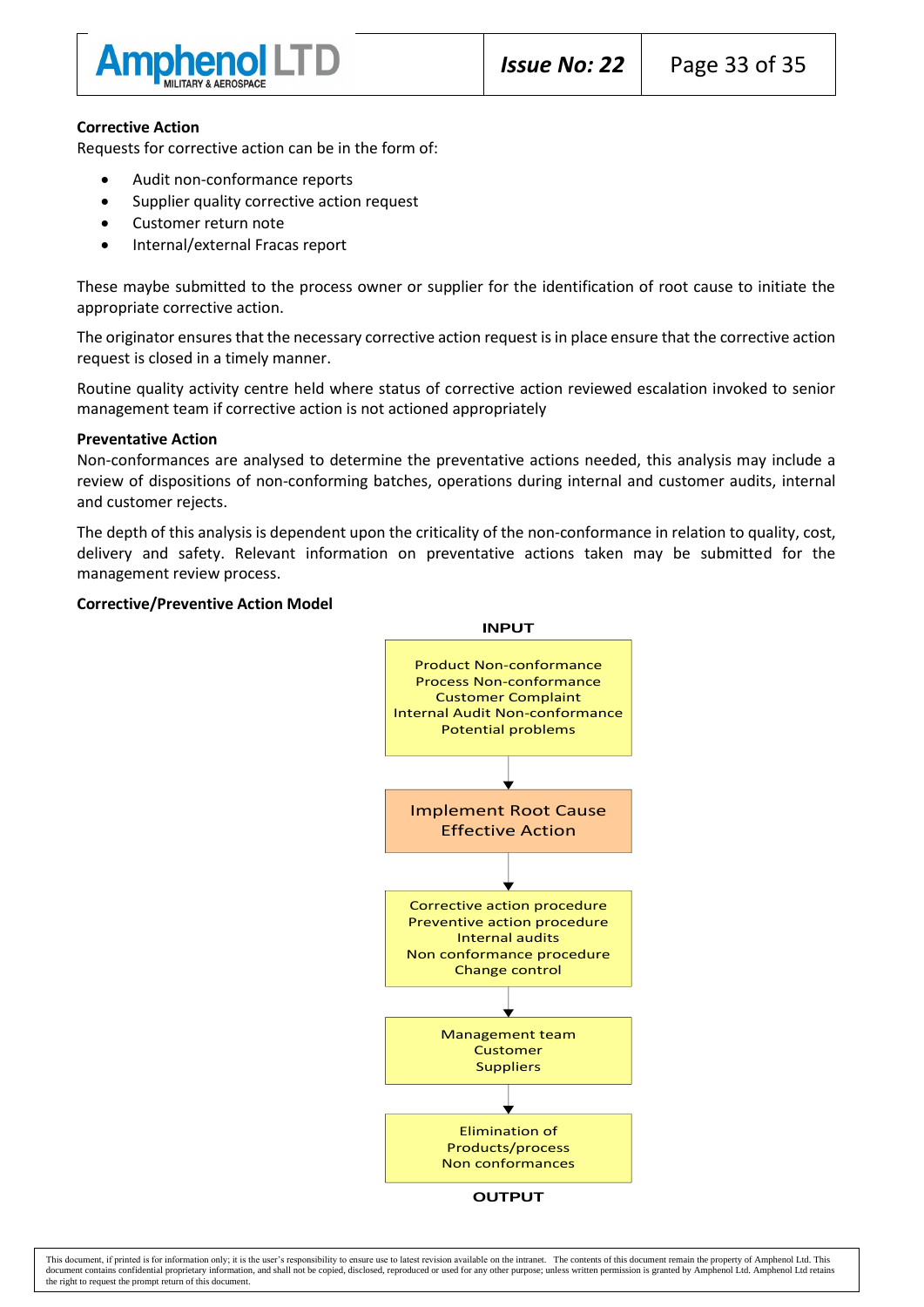

#### **BS EN ISO 9001: AS9100:2016 cross – reference**

|                                                  | ISO 9001:<br>2015   | <b>Ref Page</b> |                      |                                        |
|--------------------------------------------------|---------------------|-----------------|----------------------|----------------------------------------|
|                                                  | EN9100-2018         | Quality         |                      | <b>Work</b>                            |
| <b>Title</b>                                     | <b>AS9100 Rev D</b> | <b>Manual</b>   | <b>Procedures</b>    | <b>Instructions</b>                    |
| <b>Context of Organisation</b>                   | 4.1                 | $\overline{4}$  | EO-01                |                                        |
| <b>Interested Parties</b>                        | 4.2                 | 4               |                      |                                        |
| Scope and Company Profile                        | 4.3                 | 6               |                      |                                        |
| <b>Quality Management system</b>                 | 4.4                 | $\overline{7}$  |                      |                                        |
| Leadership & Commitment                          | 5.1                 | 8               |                      |                                        |
| <b>Customer Focus</b>                            | 5.1.2               | 9               | P-QA-018             |                                        |
| <b>Quality Policy</b>                            | 5.2                 | 9               |                      |                                        |
| <b>Organisation Roles &amp; Responsibilities</b> | 5.3                 | 10              |                      |                                        |
| Planning                                         |                     |                 | P-QA-016             | WI-PL-001 to                           |
|                                                  | 6                   | 10              | P-QA-022             | WI-PL-011                              |
| Actions to address risks &                       |                     |                 |                      | <b>WI-ENG-006</b>                      |
| opportunities                                    | 6.1                 | 10              |                      | <b>WI-QA-026</b><br><b>WI-ENG-028</b>  |
| <b>Quality Objectives</b>                        | 6.2                 | 12              |                      |                                        |
| Change to BMS-DCR                                | 6.3                 | 12              |                      |                                        |
| Resource/environment/infrastructure              | $7.1 - 7.1.1 -$     |                 | P-QA-011             | WI-HR-                                 |
|                                                  | 7.1.2               | 13              | P-QA-017             | 003/004                                |
| Infrastructure                                   | 7.1.3               | 13              |                      |                                        |
| Competence                                       | 7.2                 | 13              | EO-02                |                                        |
| Awareness                                        | 7.3                 | 16              |                      |                                        |
| Communication                                    | 7.4                 | 16              | P-HS-016             |                                        |
| <b>Control of Documents DCR/ECN</b>              | $7.5.2 - 7.5.3$     | 16              | P-QA-007             | <b>WI-QA-016</b>                       |
|                                                  |                     |                 |                      | <b>WI-QA-005</b>                       |
| Operation                                        | 8                   | 17              |                      |                                        |
| Operational planning & control                   |                     |                 | P-QA-011             |                                        |
|                                                  | 8.1                 | 17              | P-QA-020             |                                        |
| Operational Risk management                      | 8.1.1               | 18              | P-QA-022<br>P-QA-016 | <b>WI-PL-001</b><br><b>WI-PRJ-001</b>  |
| Configuration management                         |                     |                 |                      |                                        |
| <b>Product Safety</b>                            | 8.1.2               | 19              | P-QA-003             | <b>WI-ENG-008</b><br>WI-ENG-005 &      |
|                                                  | 8.1.3               | 19              | P-QA-006             | <b>WI-ENG-006</b>                      |
| <b>Prevention of Counterfeit Parts</b>           | 8.1.4               | 19              |                      | <b>WI-QA-018</b>                       |
|                                                  |                     |                 |                      | <b>WI-QA-042</b>                       |
| <b>COMMERCIAL PROCESS</b>                        | 8.1                 | 20              |                      |                                        |
| <b>Customer Communication</b>                    | 8.2.1               | 20              | P-QA-018             |                                        |
| <b>Determination of Requirements</b>             | 8.2.2               | 20              | P-QA-004             | <b>WI-ENG-001</b>                      |
| <b>Related to Product</b>                        |                     |                 |                      | <b>WI-ENG-005</b>                      |
| Review of Requirements Related to                | 8.2.3               | 21              | P-QA-004             | <b>WI-ENG-028</b><br><b>WI-PRJ-001</b> |
| the Product                                      |                     |                 |                      | <b>WI-ENG-005</b>                      |
|                                                  |                     |                 |                      | <b>WI-ENG-028</b>                      |
|                                                  |                     |                 |                      |                                        |

This document, if printed is for information only; it is the user's responsibility to ensure use to latest revision available on the intranet. The contents of this document remain the property of Amphenol Ltd. This documen